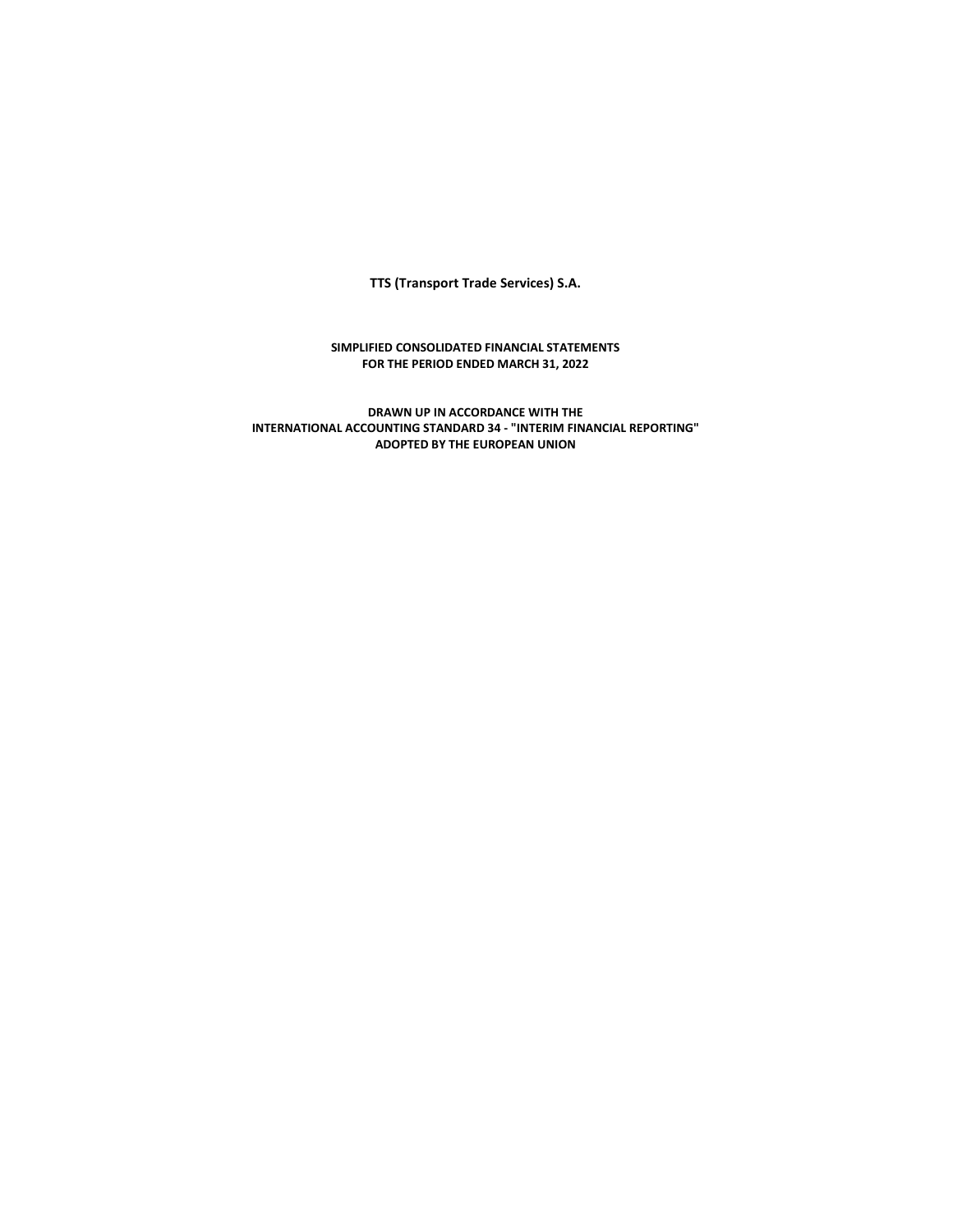#### **CONTAINED: PAGE:**

| INTERIM CONSOLIDATED SITUATION OF PROFIT OR LOSS AND OTHER        |          |
|-------------------------------------------------------------------|----------|
| <b>COMPREHENSIVE INCOME</b>                                       |          |
| INTERIM CONSOLIDATED STATEMENT OF THE FINANCIAL POSITION          | $2 - 3$  |
| INTERIM CONSOLIDATED STATEMENT OF CHANGES IN EQUITY               | $4 - 5$  |
| INTERIM CONSOLIDATED CASH FLOW SITUATION                          | $6 - 7$  |
| NOTES TO THE INTERIM SIMPLIFIED CONSOLIDATED FINANCIAL STATEMENTS | $8 - 28$ |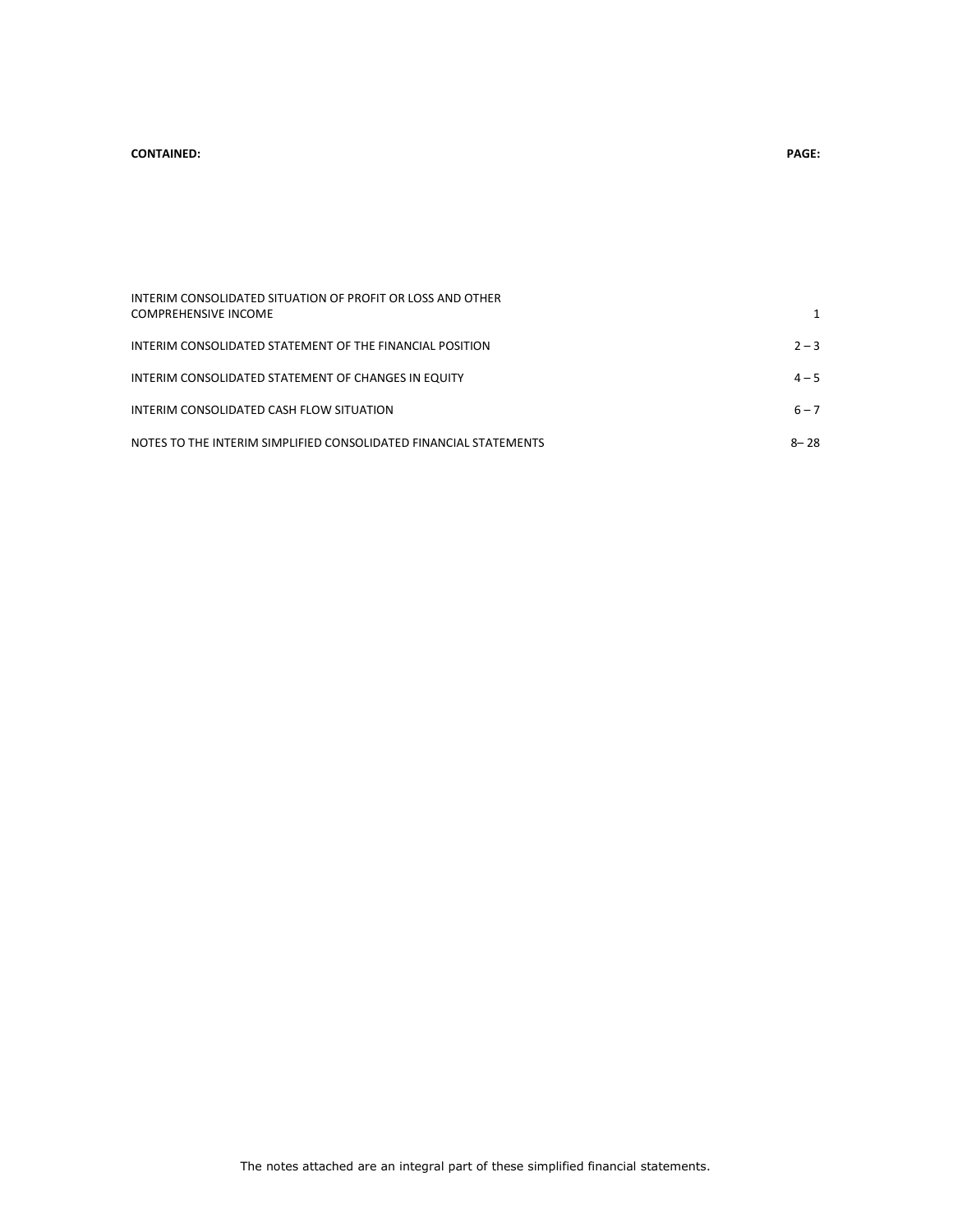#### **TTS (Transport Trade Services) S.A. INTERIM CONSOLIDATED SITUATION OF PROFIT OR LOSS AND OTHER COMPREHENSIVE INCOME FOR THE PERIOD ENDED MARCH 31, 2022 (all amounts are expressed in LEI, unless otherwise specified)**

|                                                  | <b>Note</b> | 31 March 2022  | 31 March 2021  |
|--------------------------------------------------|-------------|----------------|----------------|
|                                                  |             | (unaudited)    | (unaudited)    |
| Income                                           | 3           | 161,738,696    | 131,959,429    |
| Raw materials and materials                      |             | (27, 213, 481) | (16,056,687)   |
| Cost of goods sold                               |             | (9,097,774)    | (8,947,026)    |
| Depreciation and depreciation                    |             | (15,940,911)   | (13,673,390)   |
| Expenses related to subcontractors               |             | (62, 167, 795) | (44, 737, 154) |
| Expenditure on salaries                          |             | (26, 180, 328) | (23, 942, 739) |
| Other expenditure                                | 4           | (12, 140, 752) | (9, 254, 310)  |
| Other gains and losses                           |             | 6,621,566      | 3,481,823      |
| <b>Total operating result</b>                    |             | 15,619,221     | 18,829,946     |
| (Cost) / net income from financial investments   |             | (284, 587)     | (160, 133)     |
| (Cost) / Net funding income                      |             | (728, 241)     | (518, 418)     |
| Profit for the period from continuous operations |             | 14,606,393     | 18,151,396     |
| Income tax expense                               |             | (2,433,343)    | (3, 147, 373)  |
| Net profit for the attributable period:          |             | 12,173,050     | 15,004,022     |
| Differencesta translation                        |             | (11, 448)      |                |
| Total overall result for the year                |             | 12,161,602     | 15,004,022     |
| Assignable:                                      |             |                |                |
| Shareholders of the Company                      |             | 8,535,999      | 13,719,213     |
| Interests that do not control                    |             | 3,637,051      | 1,284,809      |
| Total overall result for the assignable period:  |             |                |                |
| Shareholders of the Company                      |             | 8,524,551      | 13,719,213     |
| Interests that do not control                    |             | 3,637,051      | 1,284,809      |

**Stefănuţ Petru Florescu Nicoleta**<br> **Florescu Nicoleta**<br> **Florescu Nicoleta**<br> **Florescu Nicoleta**<br> **Florescu Nicoleta** 

Chief Financial Officer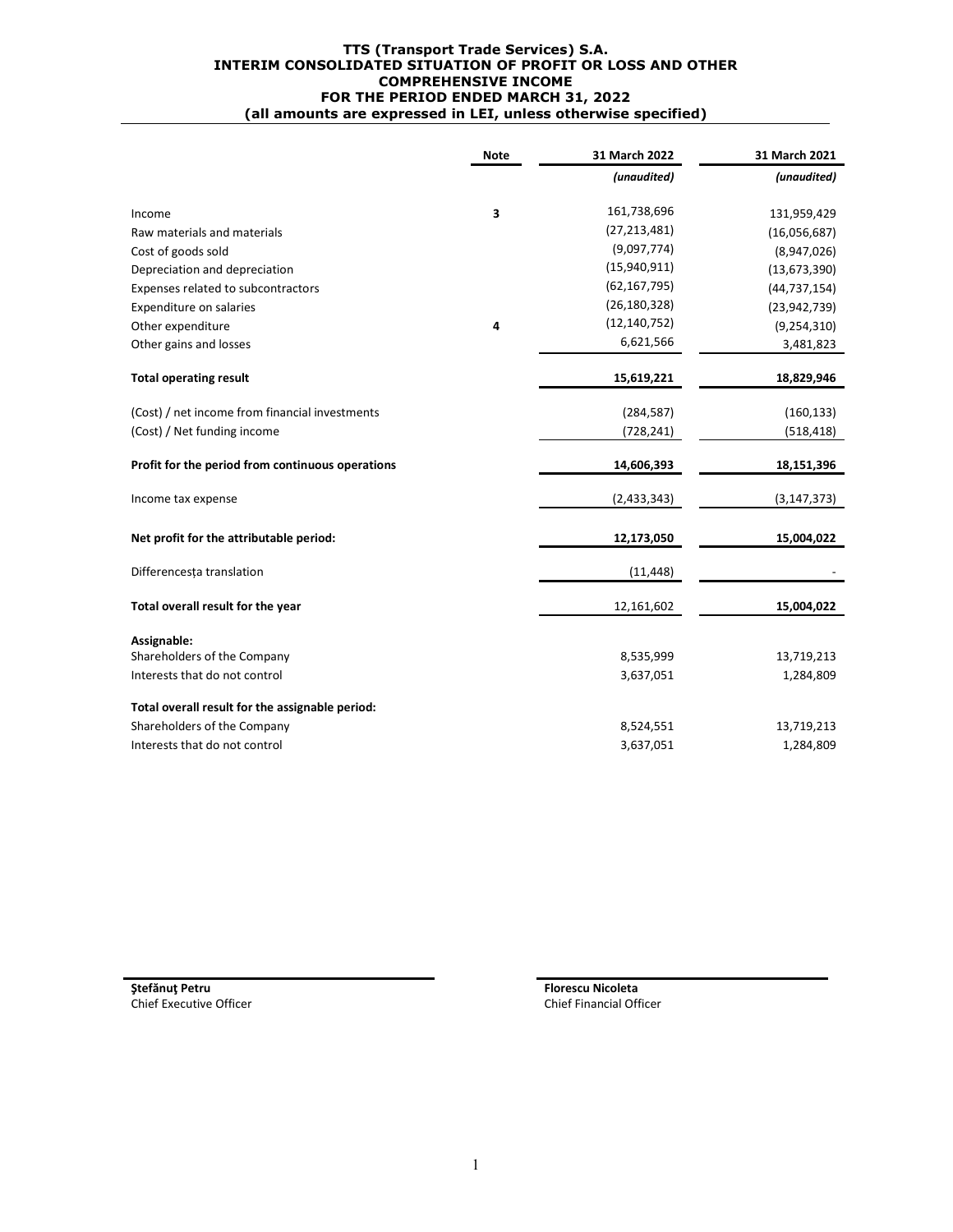#### **TTS (Transport Trade Services) S.A. INTERIM CONSOLIDATED STATEMENT OF THE FINANCIAL POSITION FOR THE PERIOD ENDED MARCH 31, 2022 (all amounts are expressed in LEI, unless otherwise specified)**

|                                                       | Note | 31 March<br>2022 | December 31<br>2021 |
|-------------------------------------------------------|------|------------------|---------------------|
| <b>ACTIVE</b>                                         |      | (unaudited)      | (Audited)           |
| <b>Fixed assets</b>                                   |      |                  |                     |
| Property, plant and equipment                         | 6    | 648,015,457      | 631,864,336         |
| Goodwill                                              |      | 3,846,603        | 3,846,603           |
| Intangible assets                                     |      | 1,675,335        | 1,669,707           |
| Investments in associates                             | 7    | 7,702,198        | 7,958,508           |
| Other non-current assets                              |      | 3,128,229        | 3,336,998           |
| <b>Total fixed assets</b>                             |      | 664,367,822      | 648,676,152         |
| <b>Current assets</b>                                 |      |                  |                     |
| <b>Stocks</b>                                         |      | 30,156,038       | 30,982,426          |
| Trade receivables and other receivables               |      | 67, 105, 163     | 47,762,692          |
| Other current assets                                  |      | 16,853,013       | 10,651,938          |
| Cash and cash equivalents                             |      | 61,982,556       | 58,900,794          |
| Assets held for sale                                  |      |                  |                     |
| <b>Total current assets</b>                           |      | 176,096,770      | 148,297,850         |
| <b>Total assets</b>                                   |      | 840,464,592      | 796,974,002         |
| <b>EQUITY AND LIABILITIES</b>                         |      |                  |                     |
| <b>Capital and reserves</b>                           |      |                  |                     |
| Share capital                                         | 8    | 31,739,602       | 31,739,602          |
| Reserves                                              |      | 239,870,081      | 239,881,529         |
| Retained earnings                                     |      | 293,183,883      | 284,562,363         |
| Equity attributable to the shareholders of the parent |      |                  |                     |
| company                                               |      | 564,793,566      | 556,183,494         |
| <b>Non-controlling interests</b>                      |      | 109,857,463      | 106,345,018         |
| Long-term debts                                       |      |                  |                     |
| Interest-bearing loans                                | 9    | 29,527,724       | 26,815,528          |
| Deferred tax liabilities                              |      | 9,386,295        | 9,386,295           |
| Long-term leasing                                     |      |                  |                     |
| Other long-term debts                                 |      | 382,560          | 392,158             |
| <b>Total long-term debts</b>                          |      | 39,296,579       | 36,593,981          |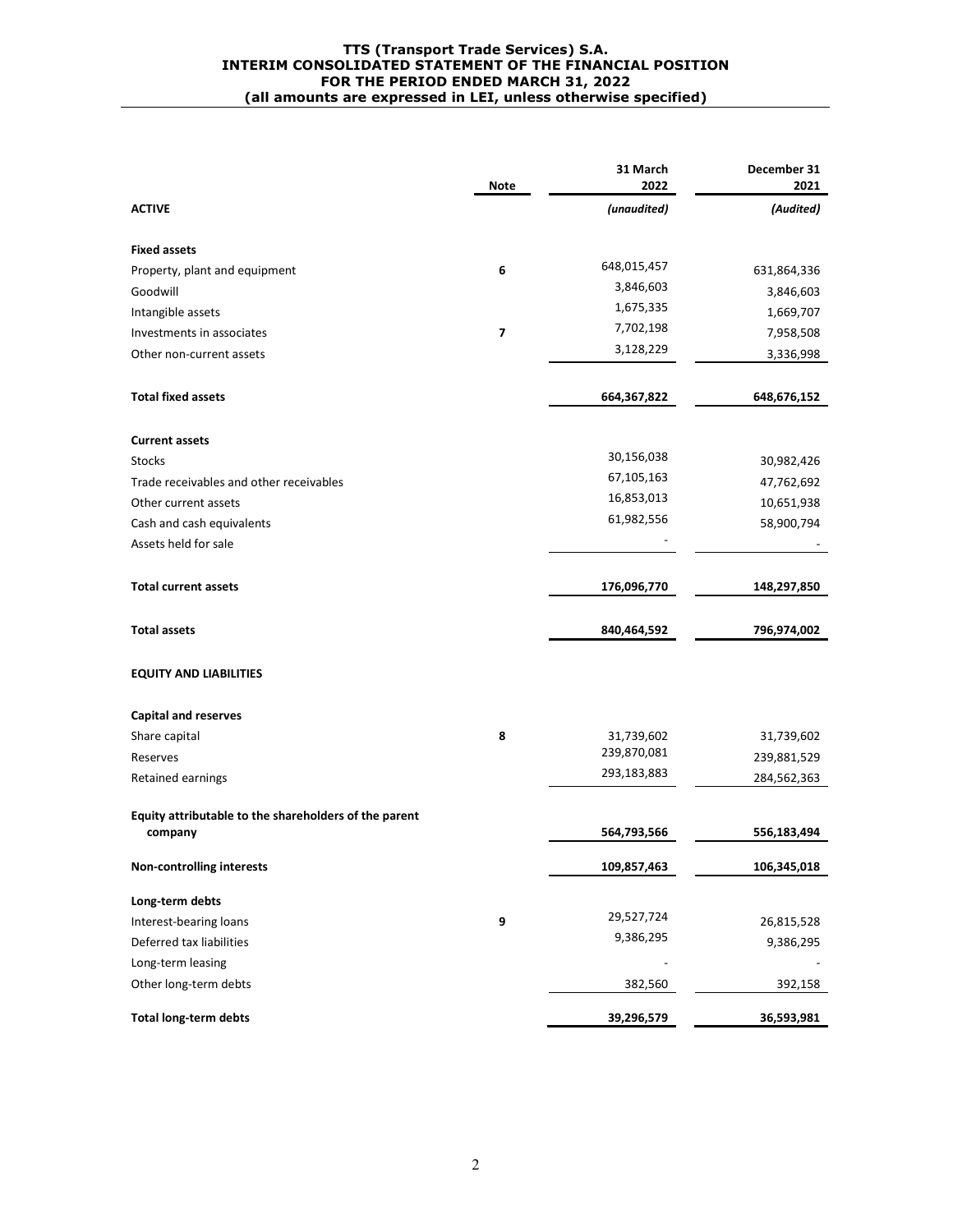#### **TTS (Transport Trade Services) S.A. INTERIM CONSOLIDATED STATEMENT OF THE FINANCIAL POSITION FOR THE PERIOD ENDED MARCH 31, 2022 (all amounts are expressed in LEI, unless otherwise specified)**

|                                        | Note | 31 March<br>2022 | December 31<br>2021 |
|----------------------------------------|------|------------------|---------------------|
|                                        |      | (unaudited)      | (Audited)           |
| <b>Short-term liabilities</b>          |      |                  |                     |
| Commercial and other debts             |      | 34,321,089       | 29,901,117          |
| The current portion of leases          |      |                  |                     |
| Interest-bearing loans and debts       | 9    | 51,520,730       | 41,309,533          |
| Provisions for liabilities and charges |      | 1,431,481        | 1,534,564           |
| Other short-term liabilities           |      | 39,243,684       | 25,106,295          |
| <b>Total short-term debts</b>          |      | 126,516,984      | 97,851,509          |
| <b>Total debts</b>                     |      | 165,813,563      | 134,445,490         |
| <b>Total equity and liabilities</b>    |      | 840,464,592      | 796,974,002         |

**Ştefănuţ Petru Florescu Nicoleta** Chief Executive Officer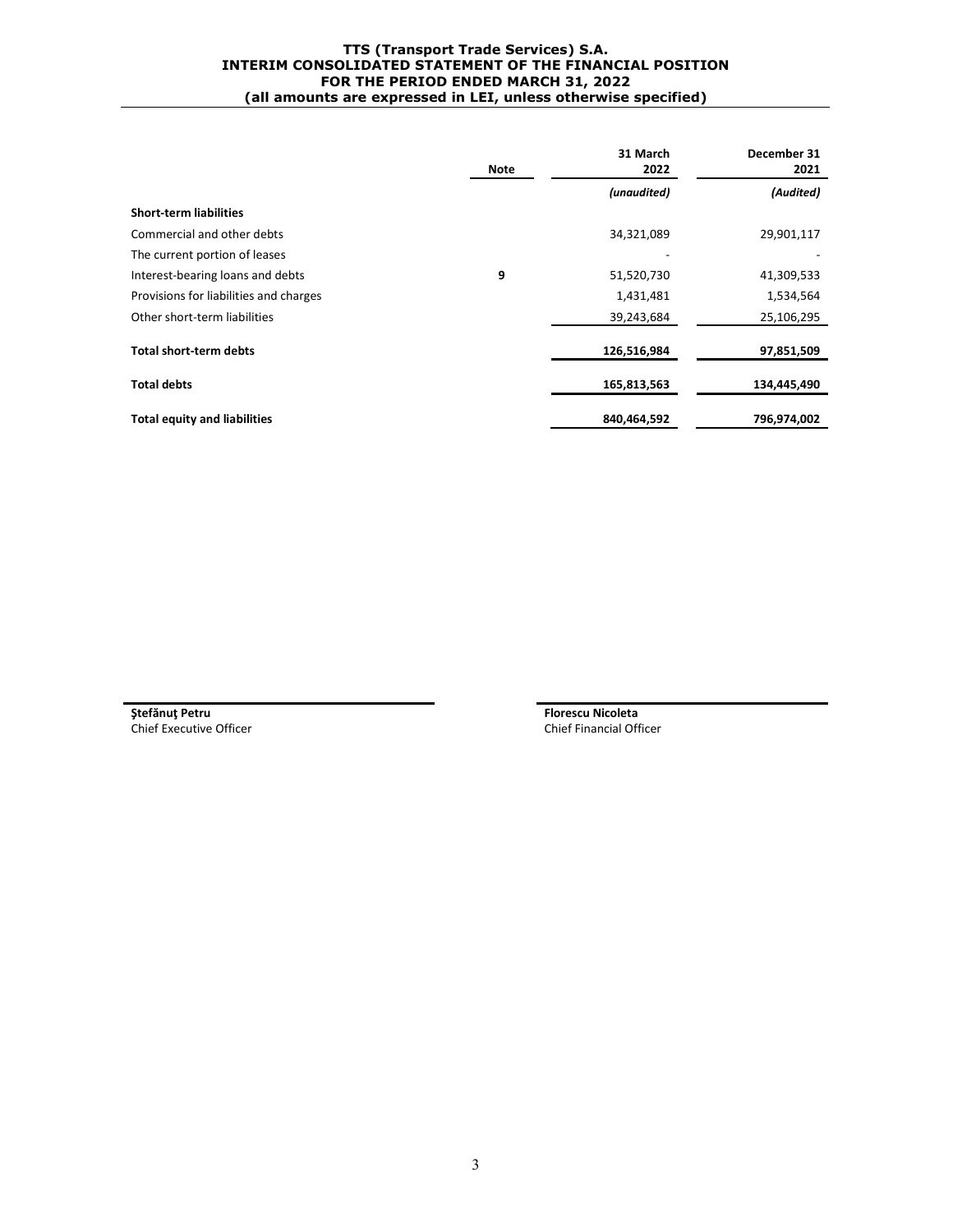#### **TTS (Transport Trade Services) S.A. INTERIM CONSOLIDATED STATEMENT OF CHANGES IN EQUITYFOR THE PERIOD ENDED MARCH 31, 2022 (all amounts are expressed in LEI, unless otherwise specified)**

|                                        | Capital<br>social | <b>Reserves</b><br>Legal | Other<br>reserves        | Result<br>carried over | <b>Translation</b><br>differences | Assignable<br>shareholders of<br>the parent<br>company | <b>Interests</b><br>that does not<br><b>Controls</b> | Total       |
|----------------------------------------|-------------------|--------------------------|--------------------------|------------------------|-----------------------------------|--------------------------------------------------------|------------------------------------------------------|-------------|
| Balance as at 1 January 2022 (audited) | 31,739,602        | 6,000,000                | 234,094,358              | 284,562,363            | (212, 829)                        | 556,183,494                                            | 106,345,018                                          | 662,528,512 |
| Profit for the year                    |                   |                          | $\overline{\phantom{a}}$ | 8,535,999              |                                   | 8,535,999                                              | 3,637,051                                            | 12,173,050  |
| Reserves                               | -                 | $\overline{\phantom{0}}$ |                          |                        |                                   |                                                        |                                                      |             |
| <b>Revaluation reserves</b>            |                   | $\overline{\phantom{a}}$ |                          |                        |                                   |                                                        |                                                      |             |
| Issued share capital                   |                   | $\overline{\phantom{a}}$ |                          |                        |                                   |                                                        |                                                      |             |
| The effect of translation              |                   | $\overline{\phantom{a}}$ |                          |                        | (11, 448)                         | (11, 448)                                              |                                                      | (11, 448)   |
| Dividends distributed                  | -                 | $\overline{\phantom{a}}$ |                          |                        |                                   |                                                        |                                                      |             |
| Increase in subsidiary participation   |                   | $\overline{\phantom{a}}$ |                          | 85,521                 |                                   | 85,521                                                 | (124, 606)                                           | (39,085)    |
| Dividends paid to the minority         |                   |                          |                          |                        |                                   |                                                        |                                                      |             |
| Balance at 31 March 2022 (unaudited)   | 31,739,602        | 6,000,000                | 234,094,358              | 293,183,883            | (224, 277)                        | 564,793,566                                            | 109,857,463                                          | 674,651,029 |

As of March 31, 2022, the share capital was 30,000,000 lei divided into 30,000,000 shares with a nominal value of 1 leu. All issued shares are paid in full.

In 2021, the shares issued by TTS (Transport Trade Services) S.A. were admitted to trading on the regulated market administered by the Bucharest Stock Exchange, the first trading day 14 June 2021, symbol issuing TTS.

**Ştefănuţ PetruStefănuț Petru Stefauti de Stefauti al Institutui al Institutui al Institutui al Institutui al Institutui al I<br>
Florescu Nicoleta<br>
Chief Executive Officer** 

Chief Financial Officer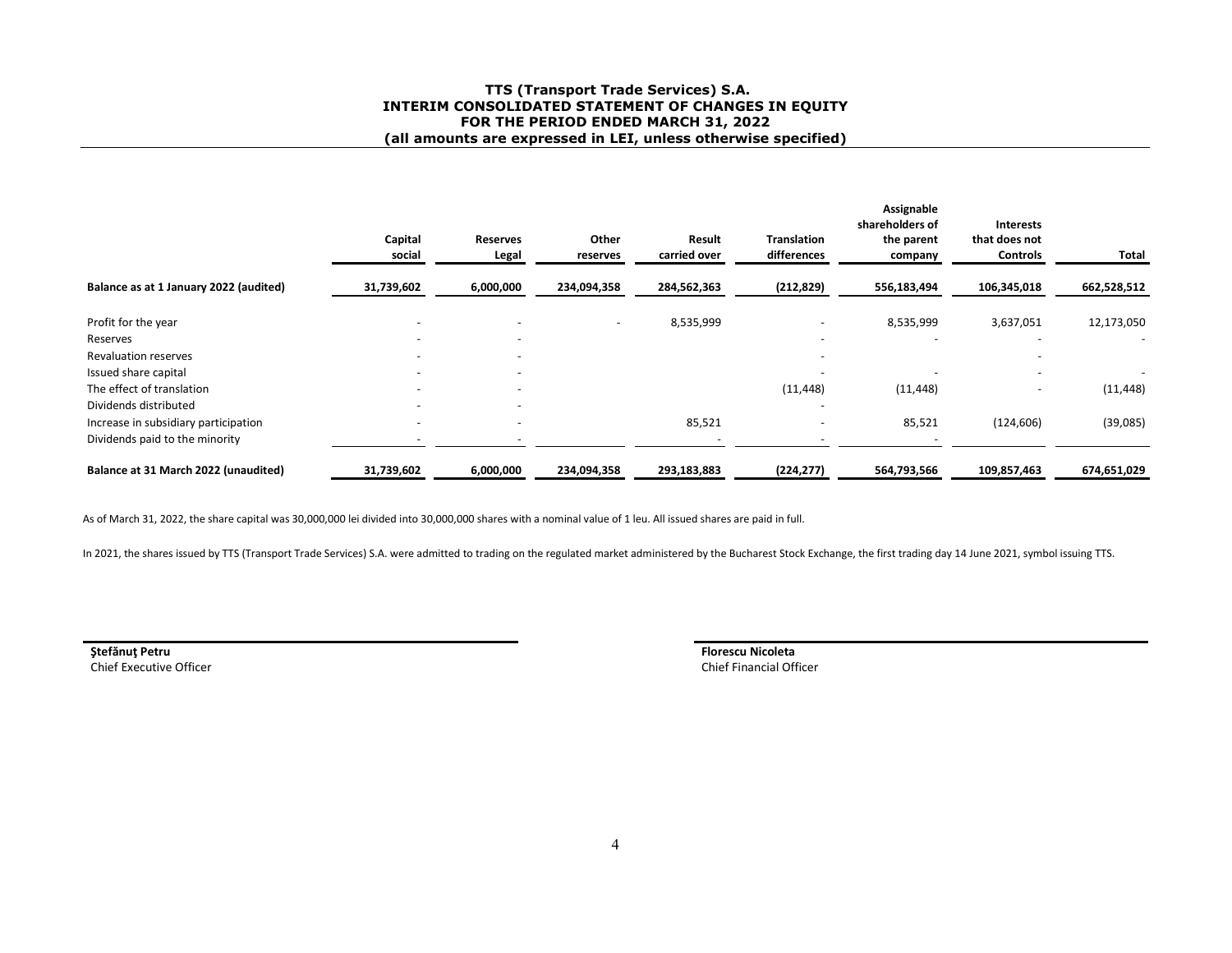#### **TTS (Transport Trade Services) S.A. INTERIM CONSOLIDATED STATEMENT OF CHANGES IN EQUITYFOR THE PERIOD ENDED MARCH 31, 2022 (all amounts are expressed in LEI, unless otherwise specified)**

|                                        | Capital<br>social        | <b>Reserves</b><br>Legal | Other<br>reserves        | Result<br>carried over   | <b>Translation</b><br>differences | Assignable<br>shareholders of<br>the parent<br>company | <b>Interests</b><br>that does not<br><b>Controls</b> | Total          |
|----------------------------------------|--------------------------|--------------------------|--------------------------|--------------------------|-----------------------------------|--------------------------------------------------------|------------------------------------------------------|----------------|
| Balance as at 1 January 2021 (audited) | 31,739,602               | 6,000,000                | 217,522,014              | 244,765,567              | (344, 578)                        | 499,682,606                                            | 105,299,772                                          | 604,982,378    |
| Profit for the year                    |                          |                          |                          | 60,253,264               |                                   | 60,253,264                                             | 6,151,863                                            | 66,405,127     |
| Reserves                               | -                        | $\overline{\phantom{a}}$ | 4,489,487                | (4,489,487)              |                                   |                                                        |                                                      |                |
| <b>Revaluation reserves</b>            | -                        | $\overline{\phantom{a}}$ | 12,082,857               | $\overline{\phantom{a}}$ | $\overline{\phantom{0}}$          | 12,082,857                                             |                                                      | 12,082,857     |
| Issued share capital                   |                          |                          |                          |                          |                                   |                                                        |                                                      |                |
| The effect of translation              |                          |                          | $\overline{\phantom{a}}$ | $\overline{\phantom{a}}$ | 131,749                           | 131,749                                                |                                                      | 131,749        |
| Dividends distributed                  | $\overline{\phantom{a}}$ | $\overline{\phantom{a}}$ | $\overline{\phantom{a}}$ | (16, 200, 000)           |                                   | (16, 200, 000)                                         |                                                      | (16, 200, 000) |
| Increase in subsidiary participation   |                          | $\overline{\phantom{a}}$ | $\overline{\phantom{a}}$ | 233,018                  |                                   | 233,018                                                | (461, 864)                                           | (228, 846)     |
| Dividends paid to the minority         |                          |                          |                          |                          |                                   |                                                        | (4,644,753)                                          | (4,644,753)    |
| Balance at December 31 2021 (audited)  | 31,739,602               | 6,000,000                | 234,094,358              | 284,562,363              | (212, 829)                        | 556,183,494                                            | 106,345,018                                          | 662,528,512    |

As of December 31, 2021, the share capital was 30,000,000 lei divided into 30,000,000 shares with a nominal value of 1 leu. All issued shares are paid in full.

In 2021, the shares issued by TTS (Transport Trade Services) S.A. were admitted to trading on the regulated market administered by the Bucharest Stock Exchange, the first trading day 14 June 2021, symbol issuing TTS.

On 31 December 2021, the Group decided to reassess the vessels, resulting inând a value increase of 12.082.857 lei. The balance as at 31 December 2021 of the revaluation reserve amounting to RON 75,977,018.

During April 2021, dividends of RON 16,200,000 and RON 0.54 per share were distributed.

**Ştefănuţ Petru**Chief Executive Officer Chief Executive Officer Chief Financial Officer Chief Financial Officer

**Florescu Nicoleta**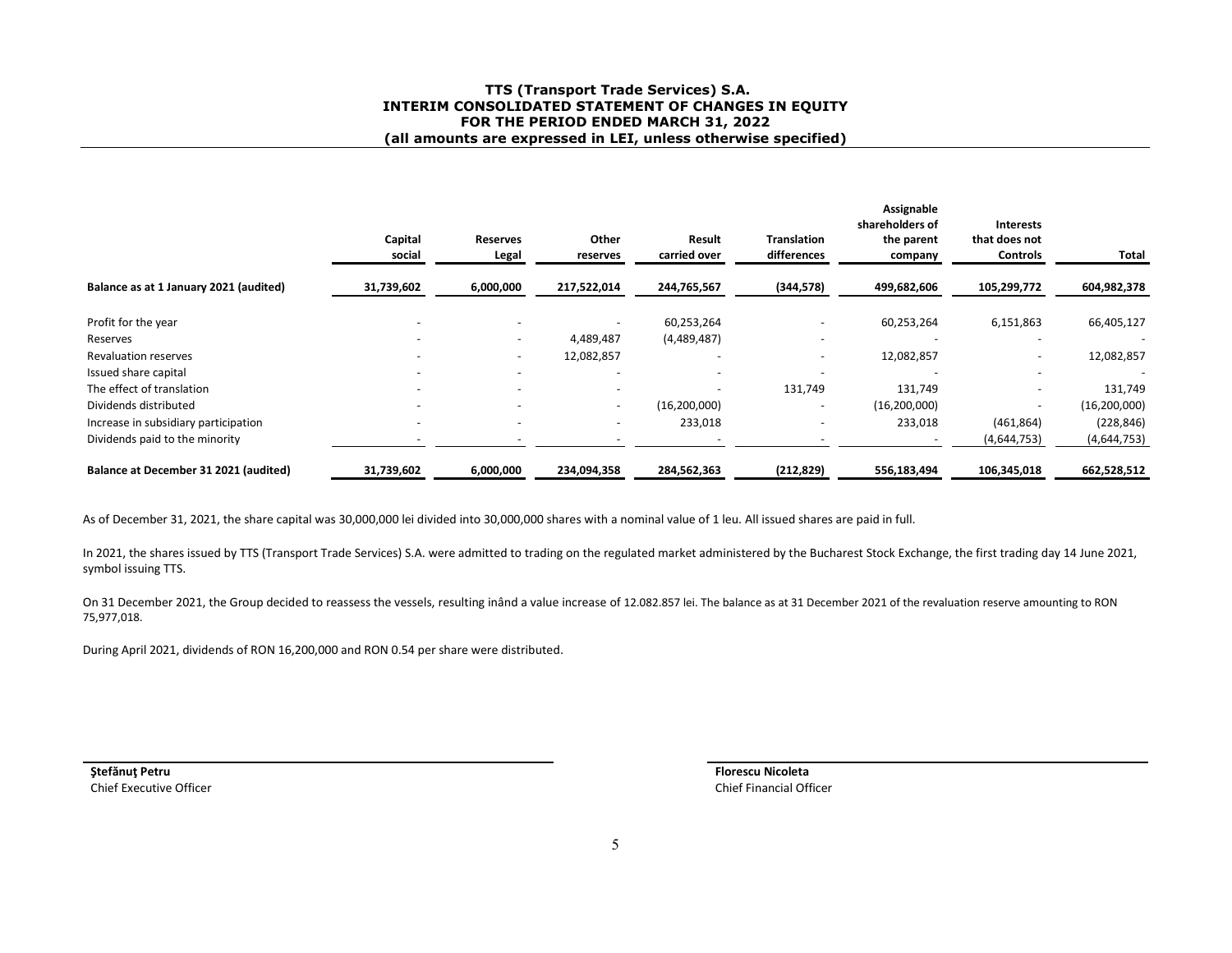#### **TTS (Transport Trade Services) S.A. INTERIM CONSOLIDATED CASH FLOW SITUATION FOR THE PERIOD ENDED MARCH 31, 2022 (all amounts are expressed in LEI, unless otherwise specified)**

**Cash flows used in investment activities** 

|                                                                | Note | 31 March<br>2022 | 31 March<br>2021 |
|----------------------------------------------------------------|------|------------------|------------------|
| Cash flows from activities of exploitation:                    |      |                  |                  |
| <b>Profit before tax</b>                                       |      | 14,606,394       | 18,151,396       |
| Adjustments for non-monetary items:                            |      |                  |                  |
| Depreciation and depreciation                                  | 12   | 15,940,911       | 13,673,390       |
| Net increase in provisions for fixed assets                    | 12   | (22, 775)        | (129, 568)       |
| Net interest expense                                           |      | 487,371          | 363,702          |
| (Gains) / Losses on the sale of fixed assets                   |      | (259, 869)       | (983, 608)       |
| Net increase in provisions for current assets                  |      | (864, 867)       | (1,854,312)      |
| Losses on debts                                                |      | 102,364          |                  |
| Increase/ (Decrease) net with provisions for risks and charges |      | (103,082)        | (238, 180)       |
| Profit/loss of sale of investments                             |      | 256,310          | 49,116           |
| Exchange rate differences                                      |      |                  |                  |
| Operating profit before changes in working capital             |      | 30,142,756       | 29,031,935       |
| Changes in assets and obligations in the holding:              |      |                  |                  |
| (Increase) / Decrease in commercial and other receivables      |      | (24,969,591)     | (4,642,231)      |
| Decrease / (Growth) in stocks                                  |      | 1,212,256        | (1,223,056)      |
| Increase / (Decrease) in commercial and other debts            |      | 7,547,940        | (1, 236, 550)    |
| Cash from the operating activity                               |      | 13,933,361       | 21,930,098       |
| Interest paid                                                  |      | (595, 596)       | (381, 902)       |
| Corporation tax paid                                           |      | (633,521)        | (2,999,506)      |
| Net cash from activities exploitation                          |      | 12,704,244       | 18,548,690       |
| <b>Investment activities:</b>                                  |      |                  |                  |
| Acquisitions of tangible and intangible assets                 |      | (32, 188, 263)   | (16, 389, 145)   |
| Payments related to investments                                |      | (39,085)         | (20, 964)        |
| Income from the sale of fixed assets                           |      | 373,247          | 776,402          |
| Interest receipts                                              |      | 108,226          | 18,200           |
| Dividend payments to minorities                                |      |                  |                  |
| Cash flows used in investment activities                       |      | (31, 745, 875)   | (15,615,507)     |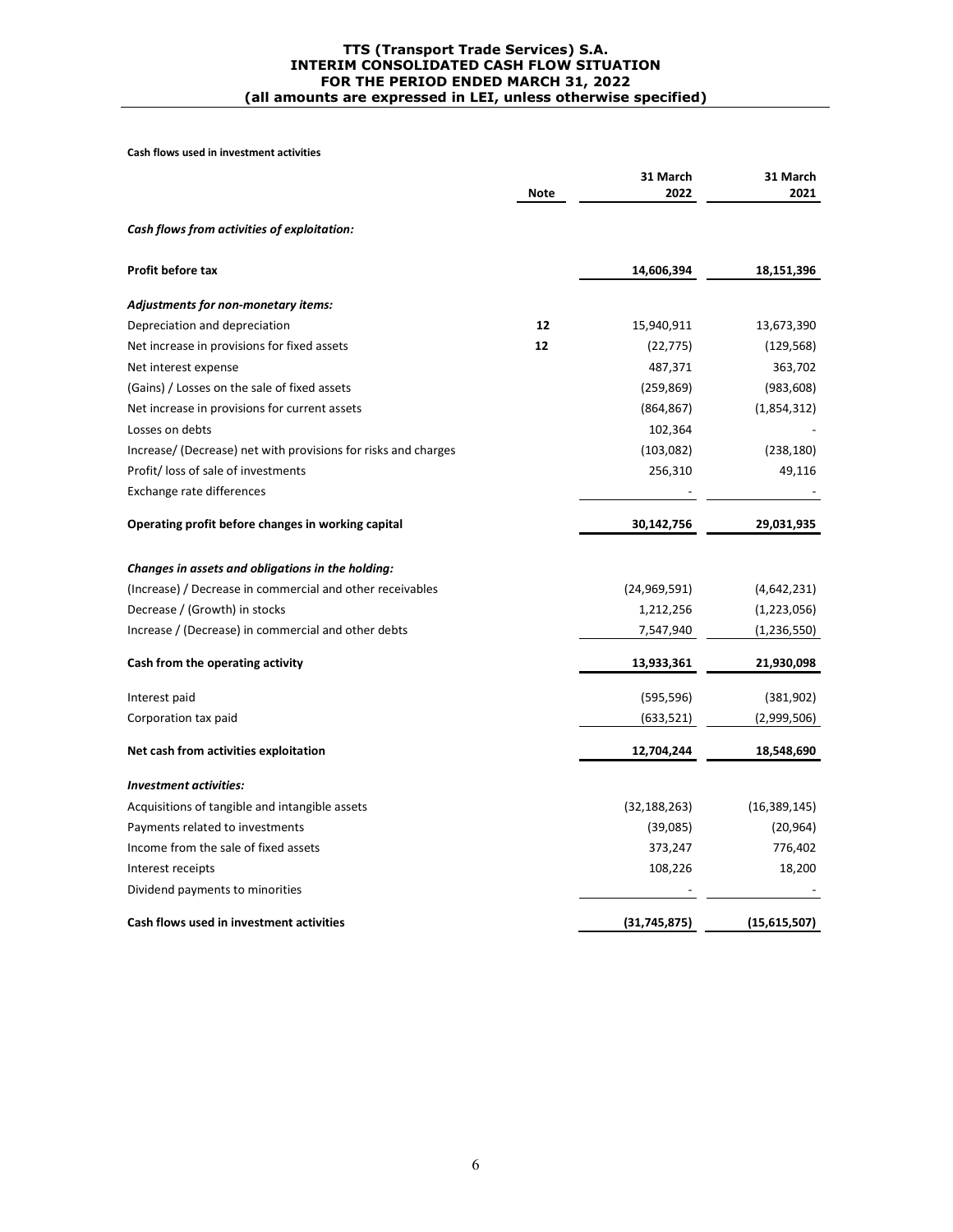#### **TTS (Transport Trade Services) S.A. INTERIM CONSOLIDATED CASH FLOW SITUATION FOR THE PERIOD ENDED MARCH 31, 2022 (all amounts are expressed in LEI, unless otherwise specified)**

|                                                        | <b>Note</b> | 31 March<br>2022 | 31 March<br>2021 |
|--------------------------------------------------------|-------------|------------------|------------------|
| <b>Financing activities:</b>                           |             |                  |                  |
| Dividends paid                                         |             |                  |                  |
| Loans (paid off) / received                            |             | 22,123,393       | 2,707,899        |
| Redeemed shares                                        |             |                  |                  |
| Cash flows from financing activities                   |             | 22,123,393       | 2,707,899        |
| (Decrease) / Net increase in cash and cash equivalents |             | 3,081,762        | 5,641,081        |
| Cash and cash equivalents at the beginning of the year |             | 58,900,794       | 55,160,530       |
| Cash and cash equivalents at the end of the year       |             | 61,982,556       | 60,801,610       |

Chief Executive Officer

**Stefănuț Petru**<br> **Stefănuț Petru**<br> **Florescu Nicoleta**<br> **Florescu Nicoleta**<br> **Chief Financial Officer**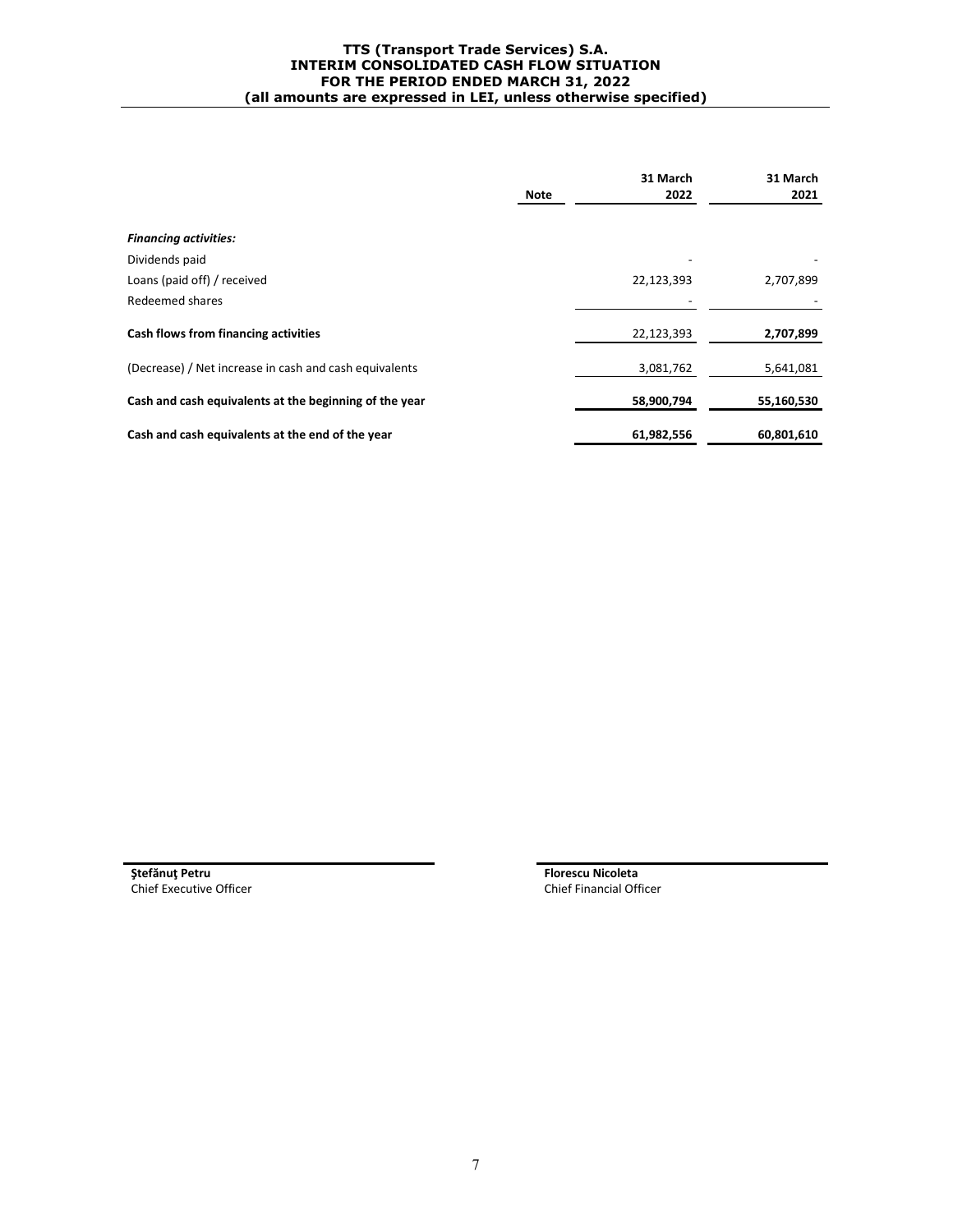#### **1. GENERAL INFORMATION**

TTS (Transport Trade Services) S.A. (hereinafter referred to as "the Company") is a company established in Romania in 1997, with its registered office in str. Vaselor nr. 27, Bucharest.

The object of activity of the Company and of the group entities includes international freight expedition, transport, mainly inland waterway transport and port operation. The company offers integrated services, from taking over the goods in a river or sea port, to the point of destination.

The company's simplified financial statements at and for the period ending 31 March 2022 comprise the Company and its subsidiaries (collectively referred to as the "Group" and individually as "Group entities").

As at 31 March 2022, the Company held, directly or through other subsidiaries, investments in the following entities:

CNFR NAVROM S.A. is a joint stock company founded in 1991, in which TTS (Transport Trade Services) S.A. holds 92.15435% (2021: 92.13526%) of the share capital, the rest being owned by various individuals. The headquarters of the company is located on str. Portului nr. 34. jud. Galați. The main object of activity of the entity is the transport of goods on inland waterways (CAEN code 5040).

CANOPUS STAR S.R.L. is a limited liability company founded in 2001, in which TTS (Transport Trade Services) S.A. holds 51% of the share capital. The headquarters of the company is located in the North Pier Port Precinct Km1+ 100, The Administrative Building et.1, jud. Constanta. The main object of activity is the handling of cereals in the terminal of 110 thousand tons capacity located in Constanta Port (CAEN code 5224).

TTS PORTURI FLUVIALE S.R.L. (the former TRANS EUROPA PORT S.A. which in 2014 also took over by merger the subsidiary Europort Logistics) is a joint stock company founded in 1996, in which TTS (Transport Trade Services) S.A. holds 100% of the total share capital. The headquarters of the company is located on str. 11th Siret Regiment, jud. Galați. The main object of activity is the handling of goods in the ports located on the Danube (CAEN code 5224).

TTS OPERATOR S.R.L. is a limited liability company established in 1994 in which TTS (Transport Trade Services) S.A. holds 90% of the total share capital. The headquarters of the company is located in The Port Precinct, str. North Breakwater Km1+ 100, Administrative Building et.1, jud. Constanta. The main object of activity is the loading and unloading operations of river and sea vessels in Constanta Port (CAEN code 5224).

AGRIMOL TRADE S.R.L. is a limited liability company founded in 2010, in which TTS (Transport Trade Services) S.A. owns 99.9772%. The headquarters of the company is located in str. Vaselor nr. 34. Bucharest. The main object of activity is intermediaries in the sale of various products, the company being currently specialized in the export of wood products (CAEN code 4619).

CERNAVODĂ SHIPYARD S.R.L. was a limited liability company founded in 2013, in which TTS (Transport Trade Services) S.A. indirectly owned 92.0265% through CNFR Navrom S.A. Canal no. 1, Cernavoda. The main object of activity was the repair and maintenance of ships and boats (CAEN code 3315). In December 2021, it transferred its assets following a merger by absorption process to Navrom Shipyard S.R.L..

Bunker Trade Logistics S.R.L. is a limited liability company founded in 2013, in which TTS (Transport Trade Services) S.A. indirectly owns 92.1544% through CNFR Navrom S.A. In 2020 CNFR Navrom S.A. acquired from TTS Operator S.R.L. 4.5% of the shares of Bunker Trade Logistic S.R.L.. The headquarters of the company is located in Constanta, inside the Port. The main object of activity is activities auxiliary to water transport (CAEN code 5222).

TTS (Transport Trade Services) GMBH is a limited liability entity established in 2014, in which TTS (Transport Trade Services) S.A. holds 75% of the share capital. The company's registered office is located in 15b Lerchengasse, Langerzersdorf Austria. The main object of activity is transport intermediation activities.

NAVROM BAC S.R.L. is a limited liability company founded in 1999, in which TTS (Transport Trade Services) S.A. holds 91.7188% of the indirect share capital, through CNFR Navrom S.A. The headquarters of the company is located in str. Cliff Danube, nr. 1, jud. Galați. The main object of activity is the transport of passengers by inland waterway (CAEN code 5030)

NAVROM SHIPYARD S.R.L. is a limited liability company founded in 1999, in which TTS (Transport Trade Services) S.A. indirectly owns, through CNFR Navrom S.A. 92.147% of the share capital. The main object of activity is the repair and maintenance of ships and boats (CAEN code 3315).

Navrom River S.R.L. was an entity established in 2011, in which TTS (Transport Trade Services) S.A. owned as of December 31, 2020 92.0265%, indirectly through CNFR Navrom S.A.. The headquarters of the company was located in str. Portului nr. 23, jud. Galați. In February 2021, Navorm River merged by absorption with CNFR Navrom S.A..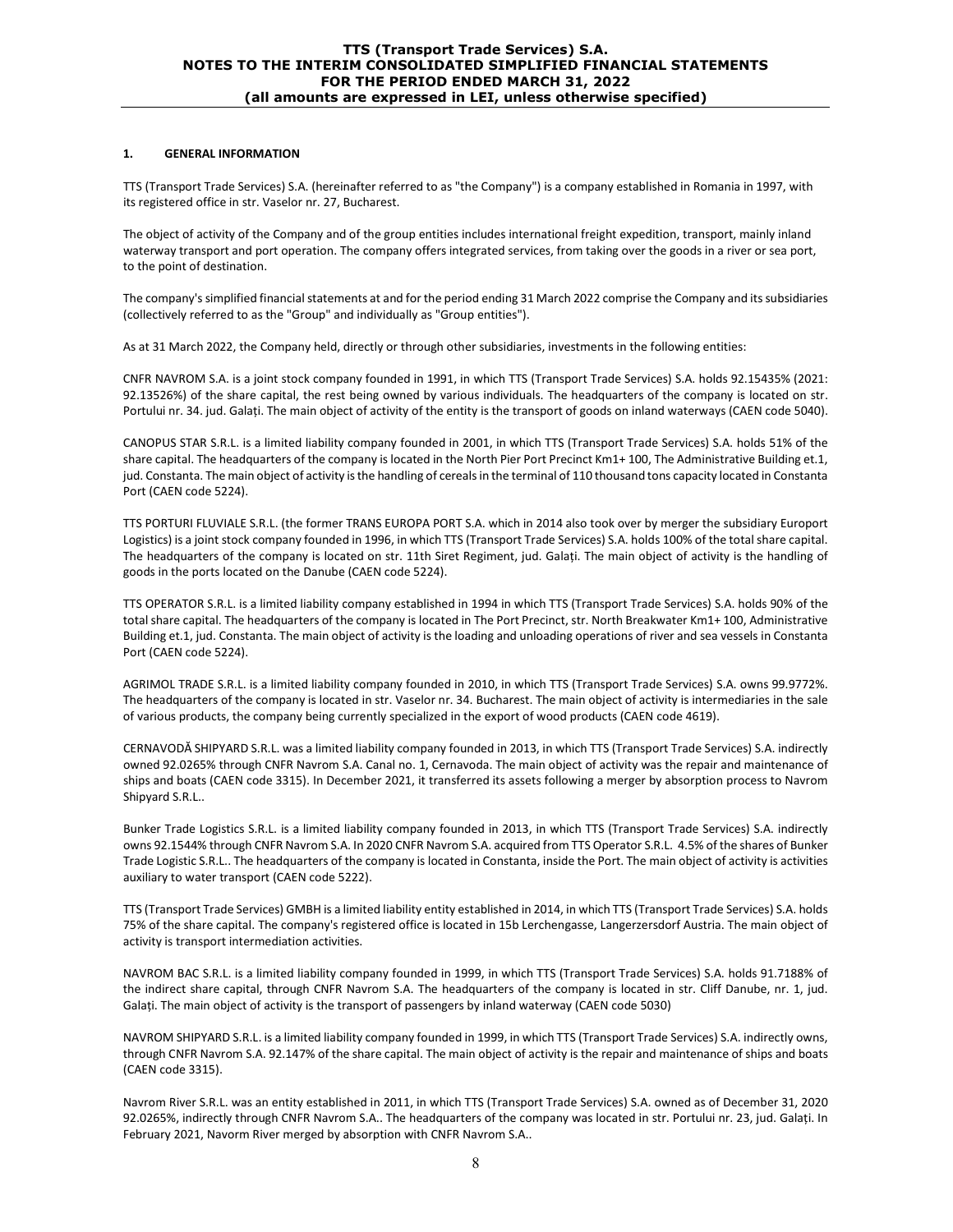#### **1. GENERAL INFORMATION (cont'd)**

SUPERQUATRO Grup S.R.L. is a limited liability company based in Galați, str. Portului nr. 20. TTS (Transport Trade Services) S.A. owns 92.1544% of Superquattro Grup S.R.L., indirectly through CNFR Navrom SA. The main object of activity is the performance of hydrotechnical works (CAEN code 4291).

TRANSTERMINAL-S.R.L. is a limited liability company founded in 2006, in which TTS (Transport Trade Services) S.A. owns 20%. The headquarters of the company is located on str. Grădina Botanică, nr. 14/3, Chisinau. The main object of activity is the railway freight transport.

NAVROM PORT SERVICE S.A. is a joint stock company founded in 1999, in which TTS (Transport Trade Services) S.A. holds 46.0562% through CNFR Navrom S.A. The headquarters of the company is located in str. Portului, nr. 39, jud. Galați. The main object of activity is the transport of goods on inland waterways (CAEN code 5040).

PLIMSOLL Zrt is a joint-stock company founded in April 1992, in which TTS (Transport Trade Services) S.A. has a direct ownership of 51%. TTS (Transport Trade Services) S.A. acquired on 20 June 2016 51% of the shares. The headquarters of the company is located in str. Frangepan, nr. 1139, Budapest, Hungary. The main object of activity is rail and river transport, intermediation activities for transport.

FLUVIUS KFT is a limited liability company in which TTS (Transport Trade Services) S.A. indirectly owns 51%, through PLIMSOLL KFT. The headquarters of the company is located in str. Frangepan, nr. 1139, Budapest, Hungary. The main object of activity is river transport.

PORT OF FAJSZ kft is a limited liability company established in 2004, in which the Company has a direct 100% ownership of. TTS (Transport Trade Services) S.A. acquired on 27 June 2019 a 100% stake in the securities. The company's registered office is located in Fajsz, lot No 076/2, Hungary. The main object of activity is the services auxiliary to water transport. At the time of acquisition the company had the name of EZUSTBARKA kft, the change of name to PORT OF FAJSZ kft occurred on 30.08.2019.

MANAGEMENT NFR S.A. is a joint stock company founded in 2003, in which TTS (Transport Trade Services) S.A. owns 20%. The registered office of the company is located in str. Vaselor, nr. 34, Bucharest. The main object of activity is business and management consultancy activities (CAEN code 7022). This company is currently in advanced liquidation proceedings.

GIF LEASING IFN is a limited liability company established in 2004, in which TTS (Transport Trade Services) S.A. holds 7.7014% of the share capital. The headquarters of the company is located in str. Negustori, nr. 24, Bucharest. The main object of activity is financial leasing operations (CAEN code 6491). This company is currently in advanced liquidation proceedings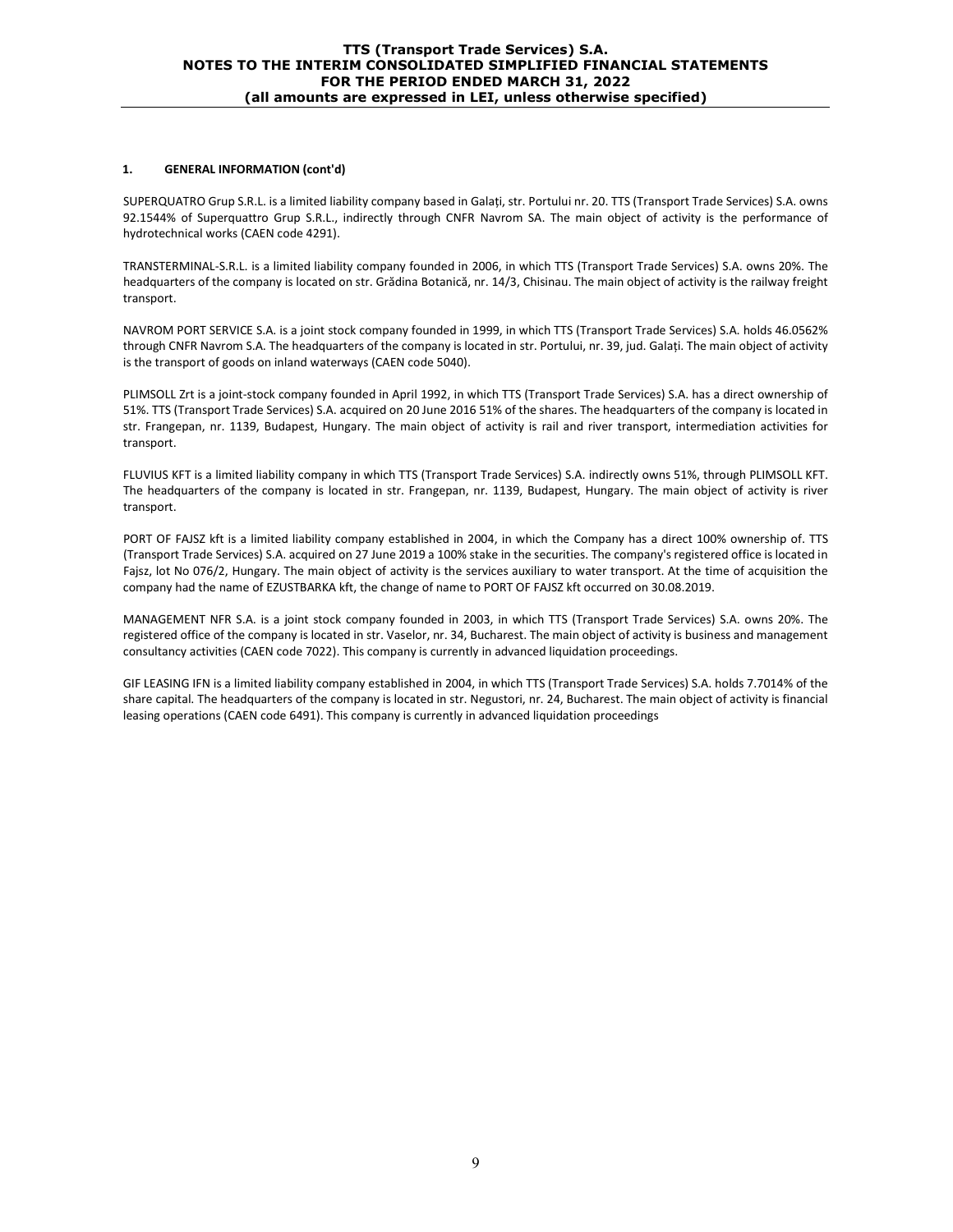## **1. GENERAL INFORMATION (cont'd)**

| Name<br>Investment          | Core<br><b>Business</b>                         | Place of<br>establishment and<br>operations | Type       | 31 March<br>2022         | December 31<br>2021 | 31 March<br>2022 | December 31<br>2021 |
|-----------------------------|-------------------------------------------------|---------------------------------------------|------------|--------------------------|---------------------|------------------|---------------------|
|                             |                                                 |                                             |            | %                        | %                   | Lei              | Lei                 |
| <b>CNFR Navrom S.A.</b>     | Transportation of<br>goods on rivers            | Galați,<br>Romania                          | Subsidiary | 92.15435%                | 92.13526%           | 39,837,395       | 39.798.311          |
| Canopus Star S.R.L.         | Handling of goods                               | Constanta<br>Romania                        | Subsidiary | 51%                      | 51%                 | 45,079,480       | 45.079.480          |
| TTS Porturi Fluviale S.R.L. | Handling of goods                               | Galați,<br>Romania                          | Subsidiary | 100%                     | 100%                | 25,206,269       | 25.206.269          |
| TTS Operator S.R.L.         | Handling of goods                               | Constanta<br>Romania                        | Subsidiary | 90%                      | 90%                 | 1,706,207        | 1.706.207           |
| Navrom Bac S.R.L.           | transportation on<br>rivers                     | Galați,<br>Romania                          | Subsidiary | 91.7188%                 | 91.6998%            | 1,571,951        | 1.571.951           |
| Navrom Shipyard S.R.L.      | Repair and<br>maintenance of ships<br>and boats | Galați,<br>Romania                          | Subsidiary | 92.147%                  | 92.1275%            | 21,065,260       | 21.065.260          |
| Navrom River S.R.L.         | Hotels and similar<br>activities                | Galați,<br>Romania                          | Subsidiary | $\overline{\phantom{a}}$ |                     |                  |                     |
| Superquatro Group S.R.L.    | Hydrotechnical works                            | Galați,<br>Romania                          | Subsidiary | 92.1544%                 | 92.13526%           | 6,180,080        | 6.180.080           |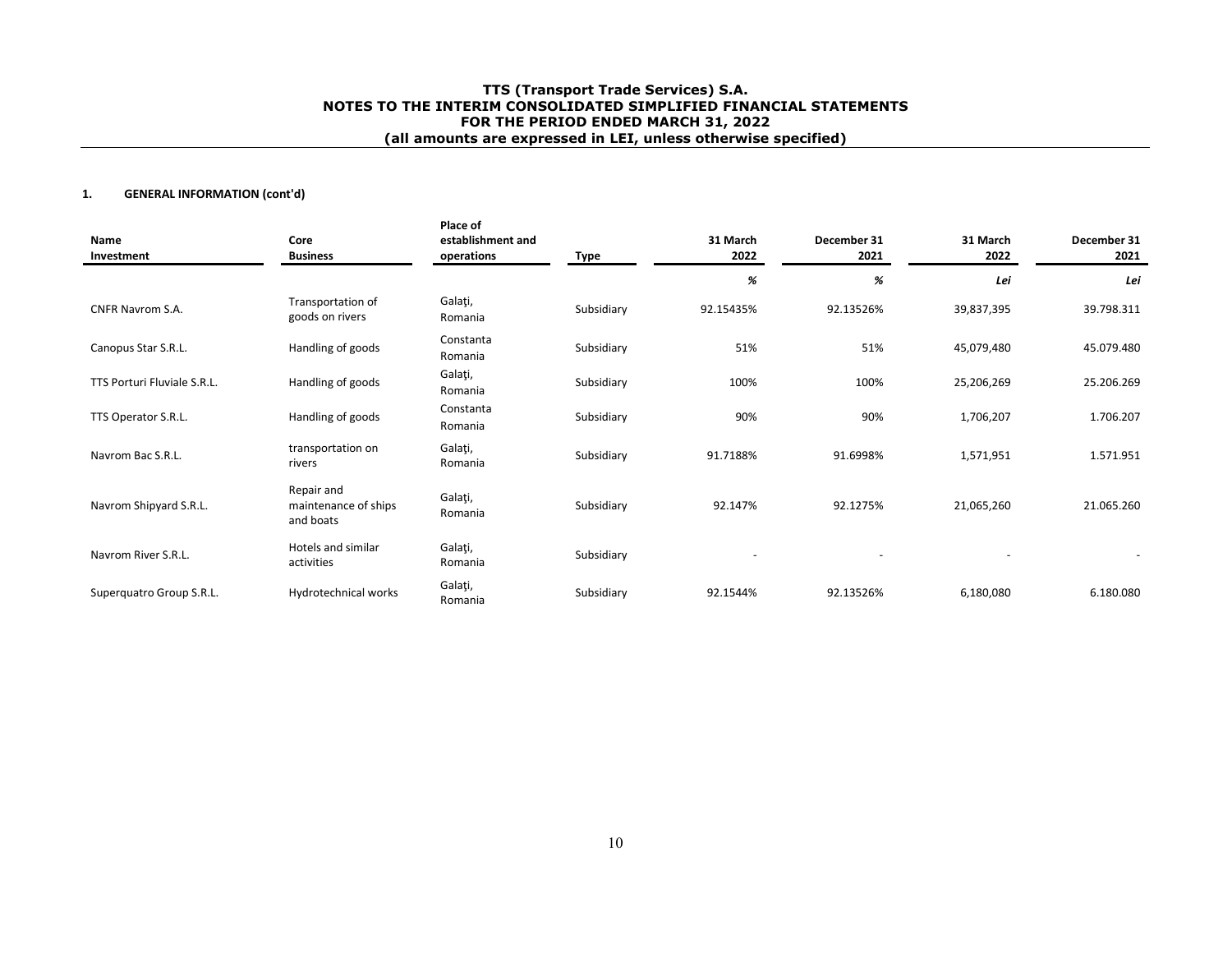## **1. GENERAL INFORMATION (cont'd)**

| Name<br>Investment                     | Core<br><b>Business</b>                             | Place of<br>establishment and<br>operations | <b>Type</b> | 31 March<br>2022 | December 31<br>2021 | 31 March<br>2022 | December 31<br>2021 |
|----------------------------------------|-----------------------------------------------------|---------------------------------------------|-------------|------------------|---------------------|------------------|---------------------|
|                                        |                                                     |                                             |             | %                | %                   | Lei              | Lei                 |
| TTS (Transport Trade Services)<br>Gmbh | Complementary<br>activities related to<br>transport | Austria                                     | Subsidiary  | 75%              | 75%                 | 116,477          | 116,477             |
| <b>Plimsoll Zrt</b>                    | Complementary<br>activities related to<br>transport | <b>Budapest</b><br>Hungary                  | Subsidiary  | 51%              | 51%                 | 9,066,000        | 9,066,000           |
| <b>Fluvius Kft</b>                     | Transportation of<br>goods on rivers                | Budapest<br>Hungary                         | Subsidiary  | 51%              | 51%                 |                  |                     |
| Port of Fajsz Kft                      | Handling of goods                                   | Fajsz,<br>Hungary                           | Subsidiary  | 100%             | 100%                | 1,293,500        | 1,293,500           |
| Agrimol Trade S.R.L.                   | <b>Trading various</b><br>products                  | <b>Bucharest</b><br>Romania                 | Subsidiary  | 99.9772%         | 99.9772%            | 5,305,870        | 5,305,870           |
| Cernavoda Shipyard S.R.L.              | Repair and<br>maintenance of<br>ships and boats     | Cernavoda,<br>Romania                       | Subsidiary  |                  |                     |                  |                     |
| Bunker Trade Logistics S.R.L.          | Complementary<br>activities related to<br>transport | Constanta<br>Romania                        | Subsidiary  | 92.1544%         | 92.13526%           | 200,000          | 200,000             |
| Transterminal-S.R.L.                   | Railway<br>transportation of<br>goods               | Chisinau,<br>Rep. Moldova                   | Associate   | 20%              | 20%                 | 147,339          | 147,339             |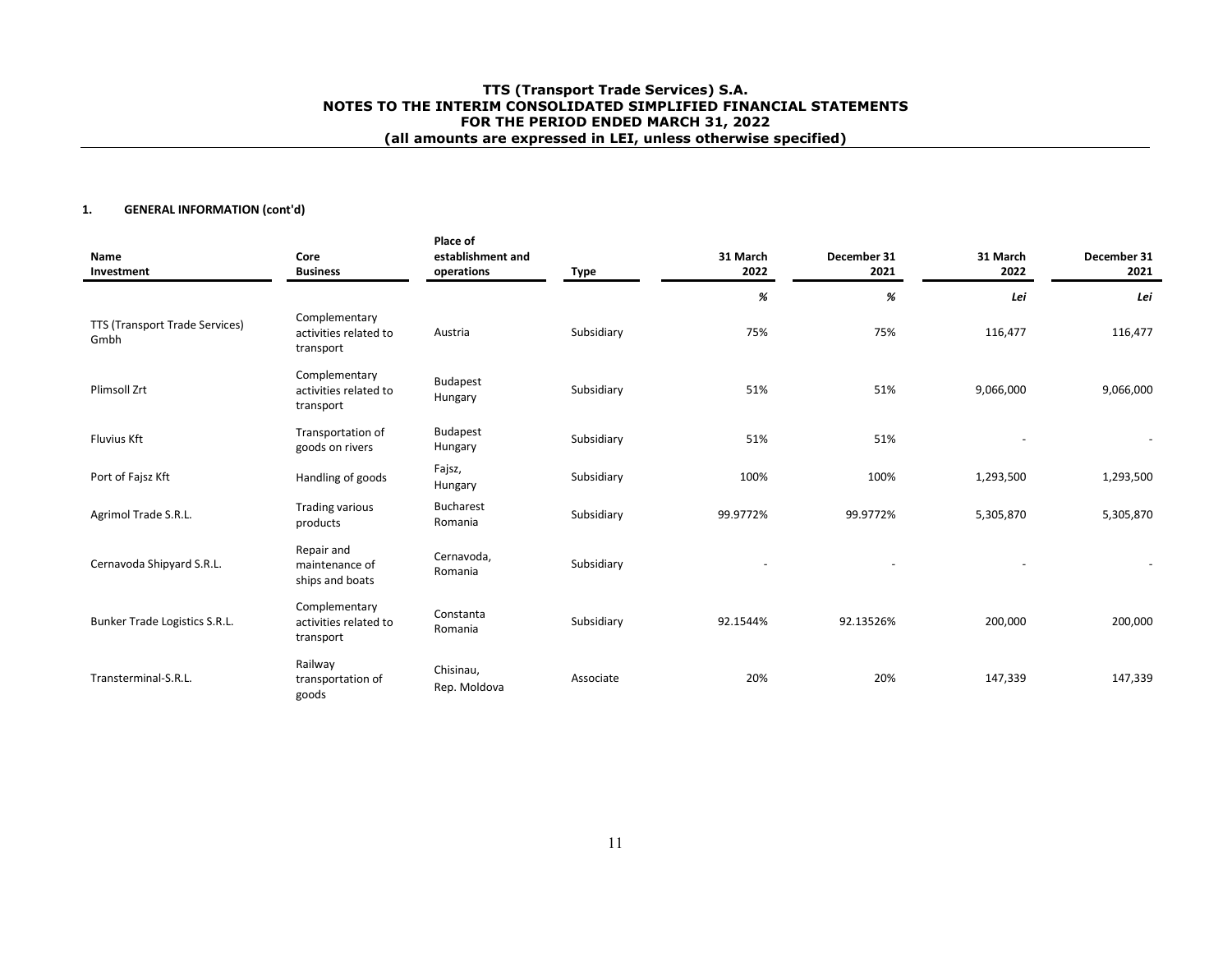| Name<br>Investment       | Core<br><b>Business</b>                     | Place of<br>establishment and<br>operations | Type       | 31 March<br>2022 | December 31<br>2021 | 31 March<br>2022         | December 31<br>2021      |
|--------------------------|---------------------------------------------|---------------------------------------------|------------|------------------|---------------------|--------------------------|--------------------------|
|                          |                                             |                                             |            | %                | %                   | Lei                      | Lei                      |
| Navrom Port Service S.A. | Railway<br>transportation of<br>goods       | Galați,<br>Romania                          | Associate  | 46.0562%         | 46.0466%            | 878,700                  | 878,700                  |
| Management NFR S.A.      | <b>Business and</b><br>consultancy services | Bucharest,<br>Romania                       | Investment | 20%              | 20%                 | $\overline{\phantom{0}}$ | $\overline{\phantom{0}}$ |
| <b>GIF Leasing IFN</b>   | Finance lease                               | Bucharest,<br>Romania                       | Investment | 7.7014%          | 7.7014%             | $\overline{\phantom{0}}$ |                          |
| For Serv Drum S.R.L.     | Construction                                | Arges,<br>Romania                           | Investment | 30.00%           | 30.00%              | $\overline{\phantom{a}}$ |                          |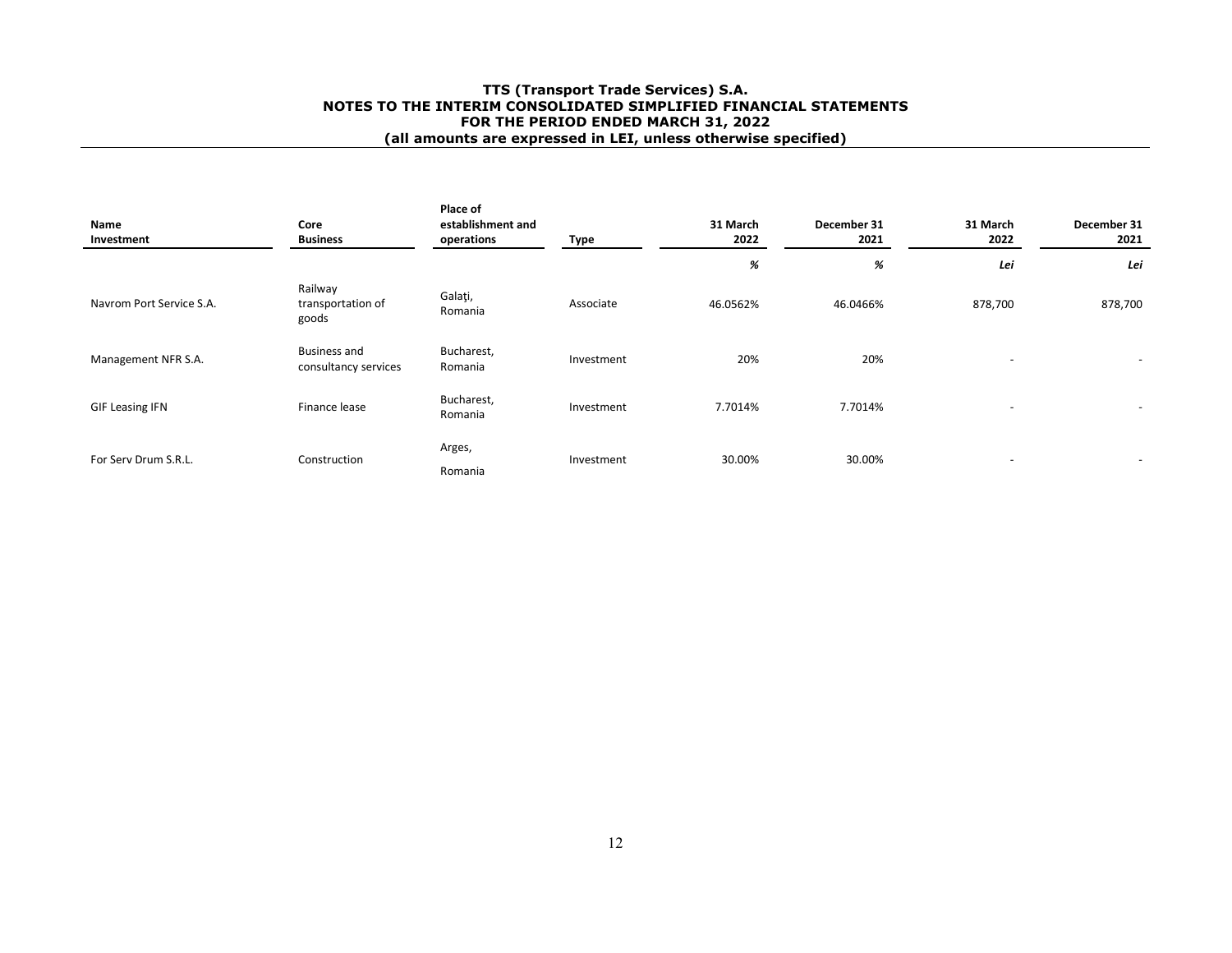## **1. GENERAL INFORMATION (cont'd)**

#### **CONSOLIDATION PERIMETER**

TTS (Transport Trade Services) S.A. prepares simplified financial statements for the period ended March 31, 2022. Simplified financial statements include the financial statements of TTS (Transport Trade Services) S.A. (the "Company") and subsidiaries CNFR Navrom S.A., Canopus Star S.R.L., TTS Porturi Fluviale S.R.L., TTS Operator S.R.L., Navrom Bac S.R.L., Navrom Shipyard S.R.L., Agrimol Trade S.R.L., Cernavoda Shipyard S.R.L., Bunker Trade Logistic S.R.L., TTS (Transport Trade Services) GMBH, Superquattro Group S.R.L., Plimsoll Kft, Fluvius Kft and Port of Fajsz Kft named "The Group".

Subsidiaries are consolidated from the date on which the Company prepares for the first time the initial consolidated balance sheet – 1 January 2011 in accordance with the requirements of the international financial reporting standards adopted by the EU

#### **2. MAIN ACCOUNTING POLICIES**

#### *2.1* **Declaration of conformity**

Simplified consolidated financial statements for the period ending at 31 March 2022 have been developed in accordance with the principles of recognition and assessment of the International Financial Reporting Standards ("IFRS") adopted by the EU and in accordance with IAS 34"Interim Financial Reporting".

The summary interim consolidated financial statements do not include all the information and items presented in the annual financial statements and must be read in conjunction with the consolidated annual financial statements of TTS (Transport Trade Services) S.A. drawn up on 31 December 2021. The simplified interim consolidated financial statements for 01.01-31.03.2022 are not audited and have not been reviewed by an external auditor.

The accounting methods and policies applied by the Company and the group entities in these simplified interim consolidated financial statements are the same as those applied in the individual and consolidated financial statements as at the date and for the financial year ended 31 December 2021.

## **2.2 The basics of drawing up**

Simplified financial statements have been prepared on the basis of historical cost, with the exception of certain financial instruments that are measured at revalued value or fair value as explained in the Hotel policies Accounting. Historical cost is generally based on the fair value of the consideration made in exchange for the assets.

The simplified financial statements were drawn up on the basis of the business continuity principle, according to the convention of historical cost adjusted to the effects of hyperinflation until 31 December 2003 for capital social, reserves and investments. These financial statements were prepared on the basis of statutory accounting records in accordance with the Accounting Principles of Romania, which were adjusted to comply with the IFRS adopted by the EU.

The ongoing war in Ukraine and the related targeted sanctions against the Russian Federation may have an impact on European economies and globally. The entity has no direct exposure to Ukraine, Russia or Belarus. However, the impact on the overall economic situation may require a review of certain assumptions and estimates.

In terms of exposure, the TTS Group has no financial exposure, no assets or agencies or branches in Ukraine or Russia. Also, the TTS Group has no commercial links with Russian companies, and has insignificant contractual relations as a share with ukrainian companies (especially through the ferry transport services provided by the Group at the Isaccea-Orlivka border point). From a commercial point of view, in 2022 the ongoing contracts for goods coming from Ukraine represent about 3% of the total consolidated revenues (exclusively raw materials for the Liberty Steel Galati steel plant), while the contracts for goods coming from Russia represent about 2% of the total consolidated revenues.

At this stage, management cannot reliably estimate the impact, as events unfold day by day. The longer-term impact may affect profitability as a result of rising prices in general and energy in particular. At the time of these financial statements, the TTS Group carries out its normal activity, the contractual obligations are fulfilled as they reach maturity and, therefore, the continuity of the activity is in complete safety.

The principle of business continuity. The company operates on the basis of the principle of continuity of activity. This principle presupposes that the entity normally continues its operation without going into liquidation or significant reduction in business.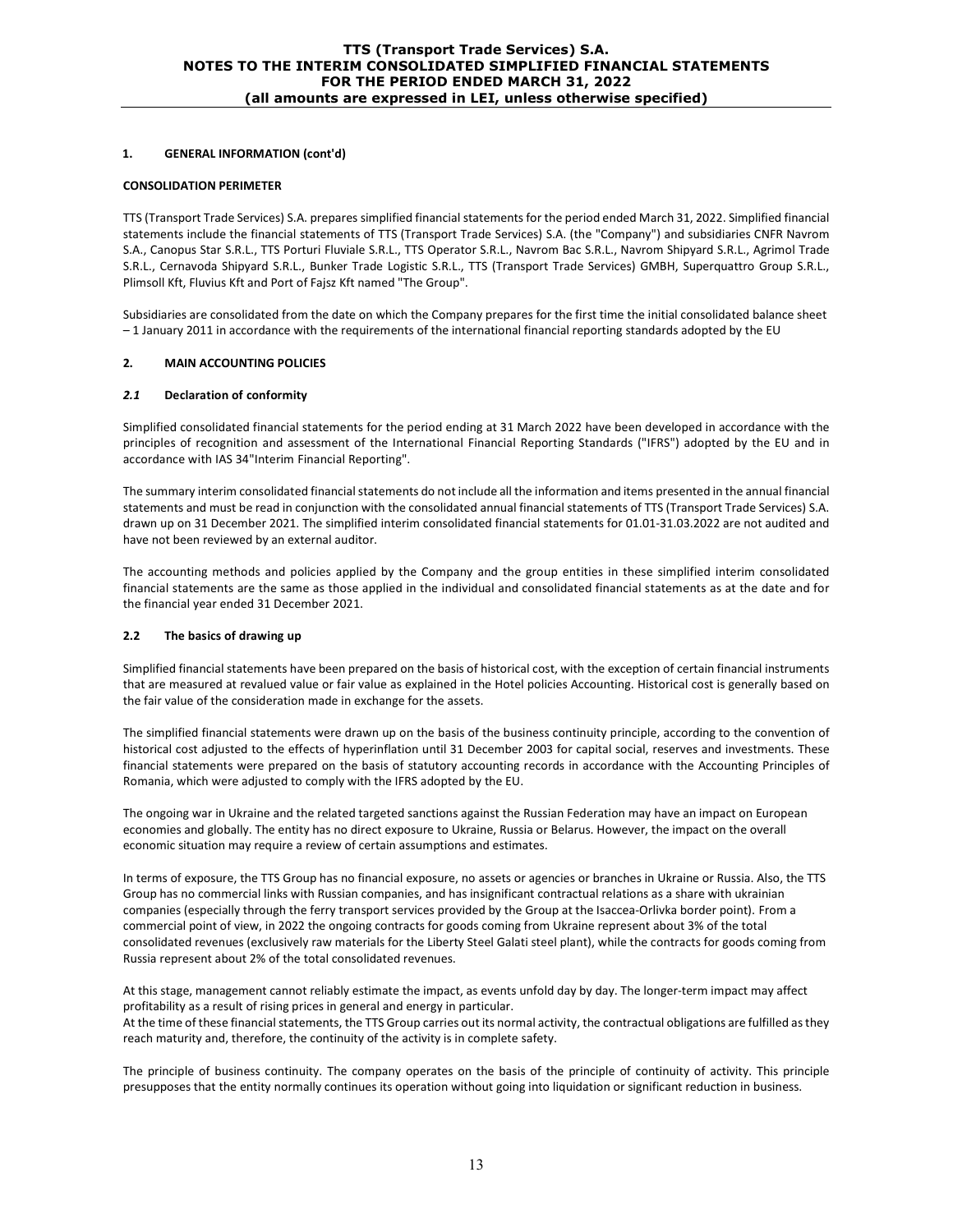## **2.3 Accounting estimates**

The entity makes certain estimates and assumptions about the future. Estimates and judgments are continuously evaluated based on historical experience and other factors, including expectations about future events deemed reasonable in the given circumstances. In the future, actual experience may differ from these estimates and assumptions.

## **3. INCOME**

We present below an analysis of the Group's revenues for the year, arising from continuous operations:

|                                            | 31 March<br>2022 | 31 March<br>2021 |
|--------------------------------------------|------------------|------------------|
|                                            | (unaudited)      | (unaudited)      |
| Proceeds from the sale of goods            | 11,458,750       | 11,425,323       |
| Revenue from the sale of finished products | 2,090            | 963              |
| Revenue from the provision of services     | 148,099,669      | 118,898,659      |
| Income from other activities               | 2,178,188        | 1,634,485        |
| Total                                      | 161,738,697      | 131,959,430      |

## **4. OTHER EXPENDITURE**

|                                                              | 31 March<br>2022 | 31 March<br>2021 |
|--------------------------------------------------------------|------------------|------------------|
|                                                              | (unaudited)      | (unaudited)      |
| <b>Electricity costs</b>                                     | 2,882,081        | 1,369,745        |
| Repair costs                                                 | 3,784,919        | 2,266,281        |
| Rent costs                                                   | 2,012,089        | 2,385,728        |
| Expenditure on insurance premiums                            | 1,554,536        | 1,580,982        |
| Spending on studies and research                             | 66,070           | 52,036           |
| Transport costs                                              | 440,688          | 278,904          |
| Fee and commission expenses                                  | 137,414          | 145,885          |
| Entertainment, advertising and advertising expenditure       | 196,659          | 191,203          |
| Travel expenses                                              | 110,927          | 33,677           |
| Expenditure related to postal charges and telecommunications | 295,683          | 311,425          |
| Expenditure related to taxes and duties                      | 659,684          | 638,445          |
| Total                                                        | 12,140,752       | 9,254,310        |

#### **5. SEGMENTATION INFORMATION**

The main activity of the Group is freight transport on the Danube and other complementary services related to freight transport, such as cargo handling, loading and unloading, storage.

The information reported to the main decision-maker on operations for the allocation of resources and the evaluation of the performance of the segments takes into account the type of activities - intermediation, river transport, exploitation services and other services (repairs of the transport fleet, distribution of various goods - timber, fuel, lubricants, hydrotechnical works, bunkering services).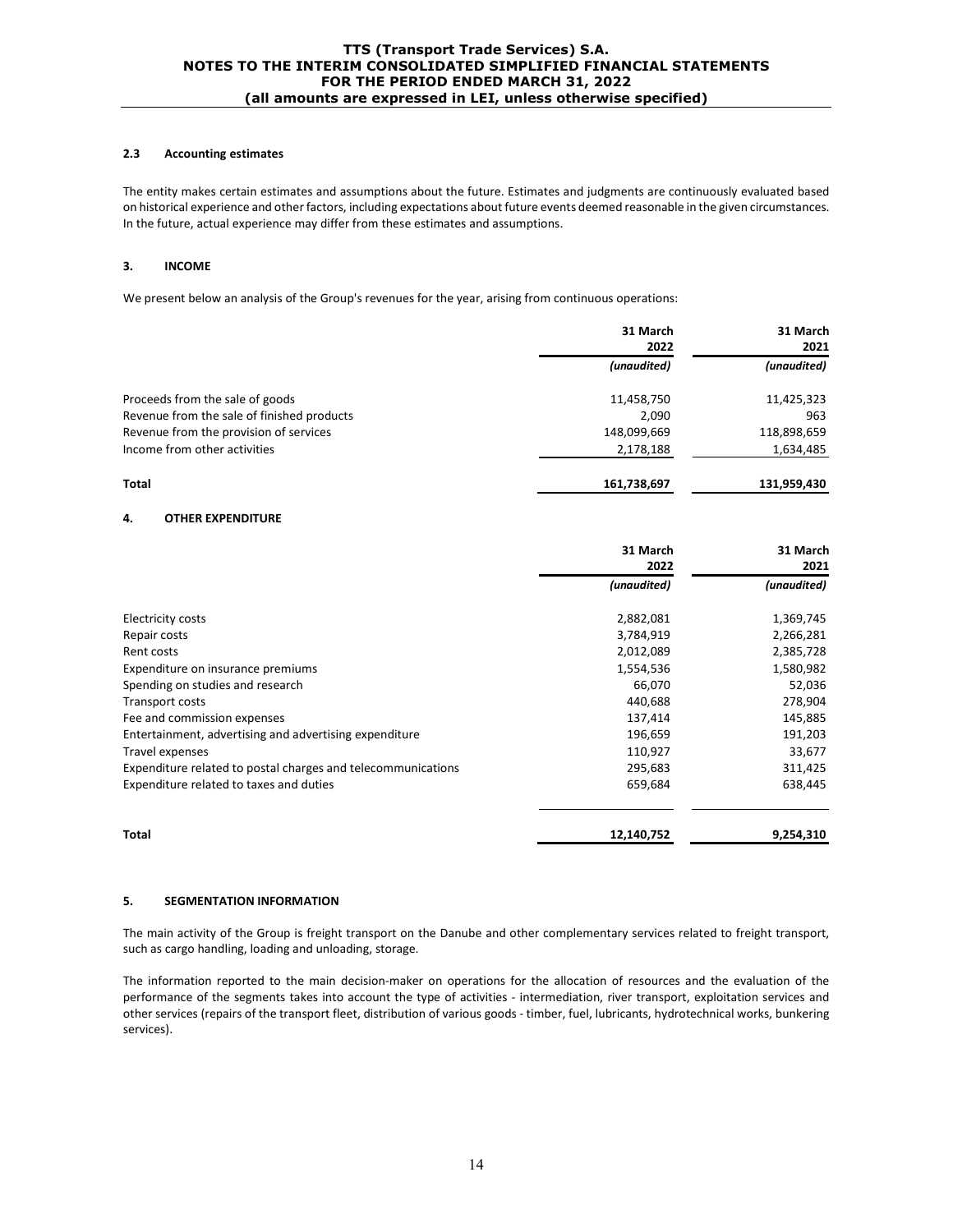## **5. SEGMENTATION INFORMATION (continued)**

#### **Revenue and results by segment**

We present below the analysis of the Group's revenues and results from continuous operations on reportable segments:

| 31 March 2022 (unaudited)                      | <b>Total</b>   | Forwarding      | <b>River Transport</b> | Port operation | Other         | Intersegments  |
|------------------------------------------------|----------------|-----------------|------------------------|----------------|---------------|----------------|
| Income                                         | 161,738,696    | 117,109,821     | 78,128,132             | 23,873,689     | 17,176,505    | (74, 549, 451) |
| Cost of goods sold                             | (9,097,775)    |                 | (201, 024)             | 67,237         | (8,963,988)   |                |
| Expenses related to consumables                | (27, 212, 383) | (47, 966)       | (22, 496, 933)         | (2,460,527)    | (2,206,957)   |                |
| Depreciation and depreciation                  | (15,940,911)   | (714, 296)      | (10,986,000)           | (3,685,834)    | (554, 781)    |                |
| Consumed packaging                             | (1,097)        |                 | (963)                  | (134)          |               |                |
| Expenses related to subcontractors             | (62, 167, 795) | (103, 211, 269) | (24, 547, 473)         | (3,905,843)    | (2, 247, 085) | 71,743,875     |
| Expenditure related to staff remuneration      | (26, 180, 328) | (2,673,165)     | (15, 480, 175)         | (5,321,176)    | (2,706,988)   | 1,176          |
| <b>Electricity costs</b>                       | (2,882,082)    | (131, 545)      | (571, 979)             | (1,561,434)    | (637, 446)    | 20,322         |
| Repair costs                                   | (3,784,919)    | (297, 470)      | (3,824,982)            | (896, 372)     | (80, 725)     | 1,314,630      |
| Other expenditure                              | (5,473,751)    | (1,642,704)     | (2,403,741)            | (2,080,063)    | (814, 280)    | 1,467,037      |
| Other winnings                                 | 9,798,233      | 2,859,104       | 4,534,989              | 1,016,434      | 2,901,828     | (1,514,122)    |
| Other losses                                   | (3, 176, 667)  | (2,462,713)     | (1, 189, 371)          | (236,918)      | (444, 153)    | 1,156,488      |
| <b>Total operating result</b>                  | 15,619,221     | 8,787,797       | 960,480                | 4,809,059      | 1,421,930     | (360, 045)     |
| (Cost) / Net income from financial investments | (284, 587)     |                 |                        |                |               |                |
| (Cost) / Net funding income                    | (728, 241)     |                 |                        |                |               |                |
| Profit for the period on continued operations  | 14,606,393     |                 |                        |                |               |                |
| Income tax expense                             | (2,433,343)    |                 |                        |                |               |                |
| Profit/(loss) of the period attributable to    | 12,173,050     |                 |                        |                |               |                |
|                                                | 161,738,696    | 117,109,821     | 78,128,132             | 23,873,689     | 17,176,505    | (74, 549, 451) |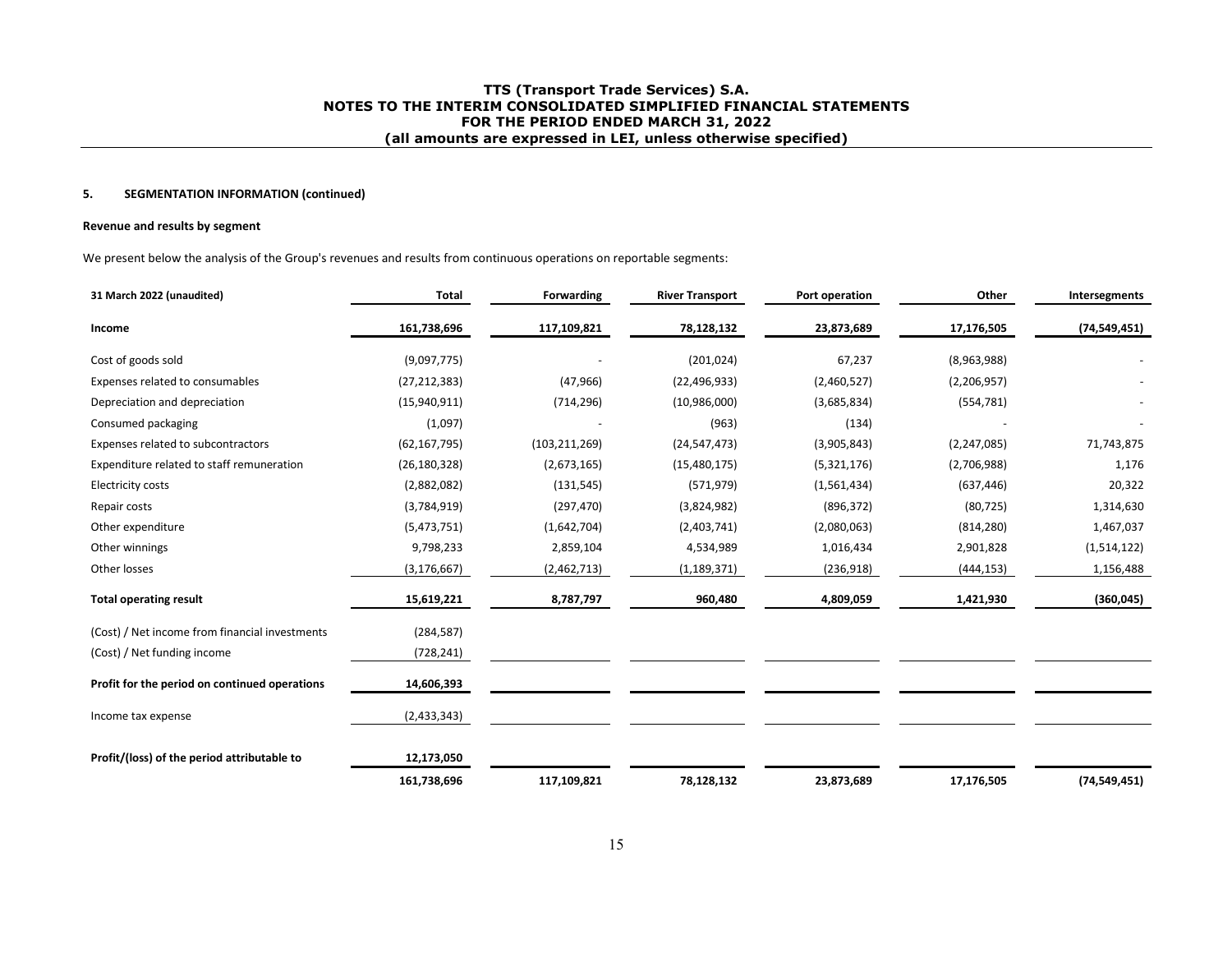## **5. SEGMENTATION INFORMATION (continued)**

## **Revenue and results by segment (continued)**

| 31 March 2022 (unaudited)            | <b>Total</b> | Forwarding               | <b>River Transport</b>   | Port operation           | Other | Intersegments            |
|--------------------------------------|--------------|--------------------------|--------------------------|--------------------------|-------|--------------------------|
|                                      |              |                          |                          |                          |       |                          |
| Difference in translation            | (11, 448)    | $\sim$                   | $\sim$                   | $\sim$                   |       |                          |
|                                      |              |                          |                          |                          |       |                          |
| Total overall result for the period  | 12,161,602   |                          |                          |                          |       |                          |
|                                      |              |                          |                          |                          |       |                          |
| Profit for the period,               |              |                          |                          |                          |       |                          |
| Assignable:                          |              |                          |                          |                          |       |                          |
| Shareholders of the parent company   | 8,535,999    |                          |                          | $\overline{\phantom{a}}$ | ٠     | $\overline{\phantom{a}}$ |
| Minority interests                   | 3,637,051    |                          | $\overline{\phantom{a}}$ |                          |       | $\sim$                   |
|                                      |              |                          |                          |                          |       |                          |
| Total overall result for the period, | 12,161,602   |                          |                          |                          |       |                          |
| Assignable:                          |              |                          |                          |                          |       |                          |
| Shareholders of the parent company   | 8,524,551    |                          | $\overline{\phantom{a}}$ | $\overline{\phantom{a}}$ |       |                          |
| Minority interests                   | 3,637,051    | $\overline{\phantom{a}}$ | $\overline{\phantom{a}}$ | $\overline{\phantom{a}}$ | ٠     | $\sim$                   |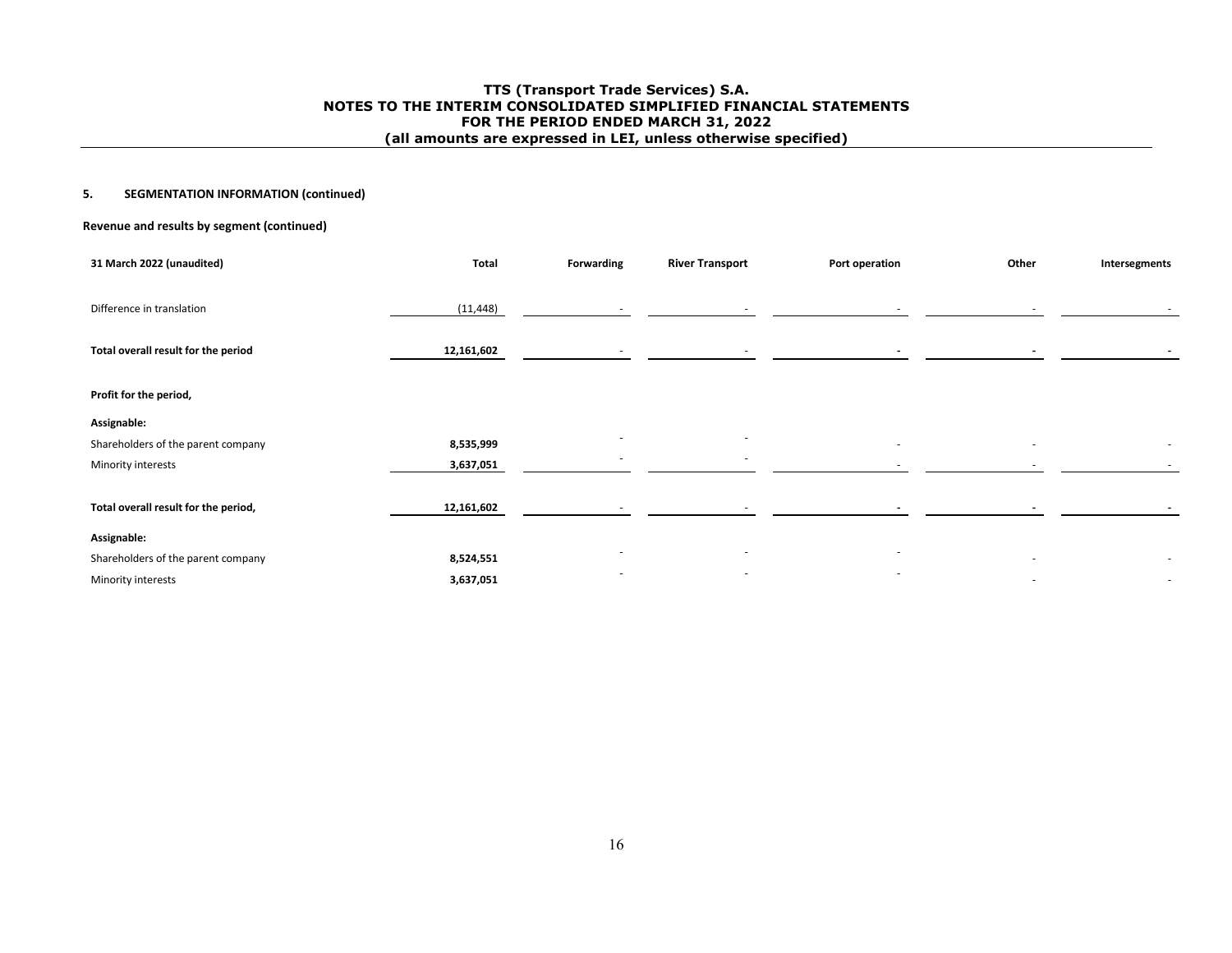## **5. SEGMENTATION INFORMATION (continued)**

#### **Revenue and results by segment (continued)**

| 31 March 2021 (unaudited)                      | <b>Total</b>   | <b>Forwarding</b> | <b>River Transport</b> | Port operation | Other       | Intersegments  |
|------------------------------------------------|----------------|-------------------|------------------------|----------------|-------------|----------------|
| Income                                         | 131,959,429    | 98,469,686        | 74,970,177             | 16,277,429     | 14,858,583  | (72, 566, 446) |
| Cost of goods sold                             | (8,947,026)    |                   | (80, 913)              |                | (8,866,113) |                |
| Expenses related to consumables                | (16,055,775)   | (45, 376)         | (14, 421, 812)         | (1,444,702)    | (143, 885)  |                |
| Depreciation and depreciation                  | (13, 673, 390) | (699,000)         | (9, 107, 991)          | (3,383,081)    | (483, 318)  |                |
| Consumed packaging                             | (912)          |                   | (534)                  | (378)          |             |                |
| Expenses related to subcontractors             | (44, 737, 154) | (86,027,716)      | (24, 282, 311)         | (3, 147, 096)  | (652, 974)  | 69,372,943     |
| Expenditure related to staff remuneration      | (23, 942, 739) | (2, 193, 056)     | (13,593,526)           | (4, 343, 768)  | (3,812,389) |                |
| <b>Electricity costs</b>                       | (1,369,745)    | (48, 389)         | (300, 666)             | (658, 548)     | (383, 726)  | 21,584         |
| Repair costs                                   | (2, 266, 279)  | (561, 869)        | (2, 235, 394)          | (882, 554)     | (131,097)   | 1,544,635      |
| Other expenditure                              | (5,618,286)    | (1,683,096)       | (2,689,649)            | (2,048,263)    | (482, 729)  | 1,285,451      |
| Other winnings                                 | 6,281,359      | 2,532,583         | 2,889,846              | 175,584        | 910,257     | (226, 911)     |
| Other losses                                   | (2,799,536)    | (1,495,546)       | (1, 143, 947)          | (168, 810)     | (522, 321)  | 531,088        |
| <b>Total operating result</b>                  | 18,829,946     | 8,248,221         | 10,003,280             | 325,813        | 290,288     | (37, 656)      |
| (Cost) / Net income from financial investments | (160, 133)     |                   |                        |                |             |                |
| (Cost) / Net funding income                    | (518, 418)     |                   |                        |                |             |                |
| Profit for the period on continued operations  | 18,151,395     |                   |                        |                |             |                |
| Income tax expense                             | (3, 147, 373)  |                   |                        |                |             |                |
| Profit/(loss) of the period attributable to    | 15,004,022     |                   |                        |                |             |                |
|                                                | 131,959,429    | 98,469,686        | 74,970,177             | 16,277,429     | 14,858,583  | (72, 566, 446) |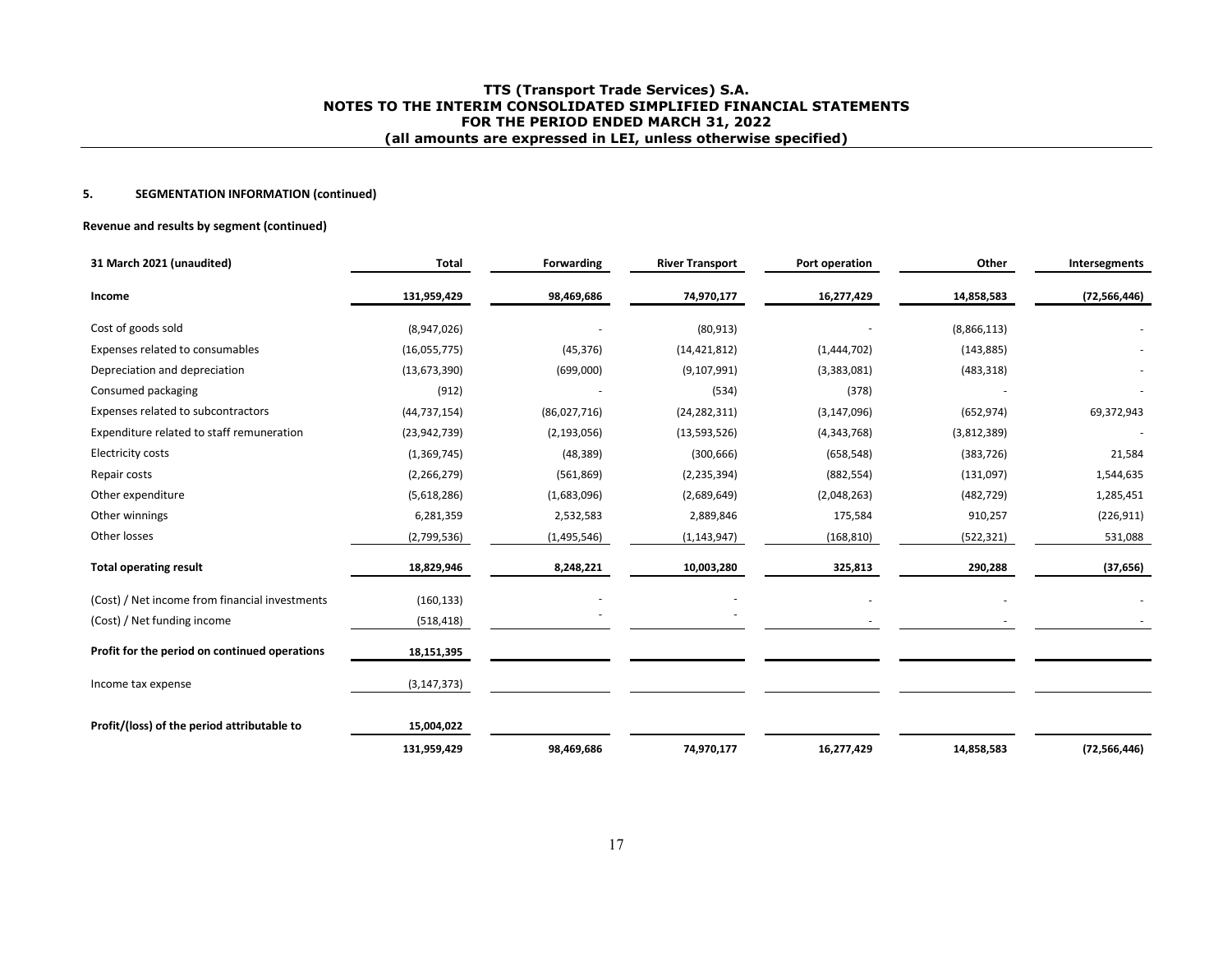## **5. SEGMENTATION INFORMATION (continued)**

## **Revenue and results by segment (continued)**

| 31 March 2021 (unaudited)            | Total      | Forwarding               | <b>River Transport</b> | Port operation           | Other | Intersegments            |
|--------------------------------------|------------|--------------------------|------------------------|--------------------------|-------|--------------------------|
| Difference in translation            |            | $\overline{\phantom{a}}$ | $\sim$                 |                          |       |                          |
| Total overall result for the period  | 15,004,022 | $\overline{\phantom{a}}$ | $\sim$                 | $\overline{\phantom{a}}$ |       | $\overline{\phantom{a}}$ |
| Profit for the period,               |            |                          |                        |                          |       |                          |
| Assignable:                          |            |                          |                        |                          |       |                          |
| Shareholders of the parent company   | 13,719,213 | $\overline{\phantom{a}}$ |                        |                          |       |                          |
| Minority interests                   | 1,284,809  | $\overline{\phantom{a}}$ | ٠                      |                          |       | $\sim$                   |
|                                      |            |                          |                        |                          |       |                          |
| Total overall result for the period, | 15,004,022 |                          |                        |                          |       |                          |
| Assignable:                          |            |                          |                        |                          |       |                          |
| Shareholders of the parent company   | 13,719,213 |                          |                        |                          |       | $\overline{\phantom{a}}$ |
| Minority interests                   | 1,284,809  | $\overline{\phantom{a}}$ | $\sim$                 | $\overline{\phantom{a}}$ |       | $\sim$                   |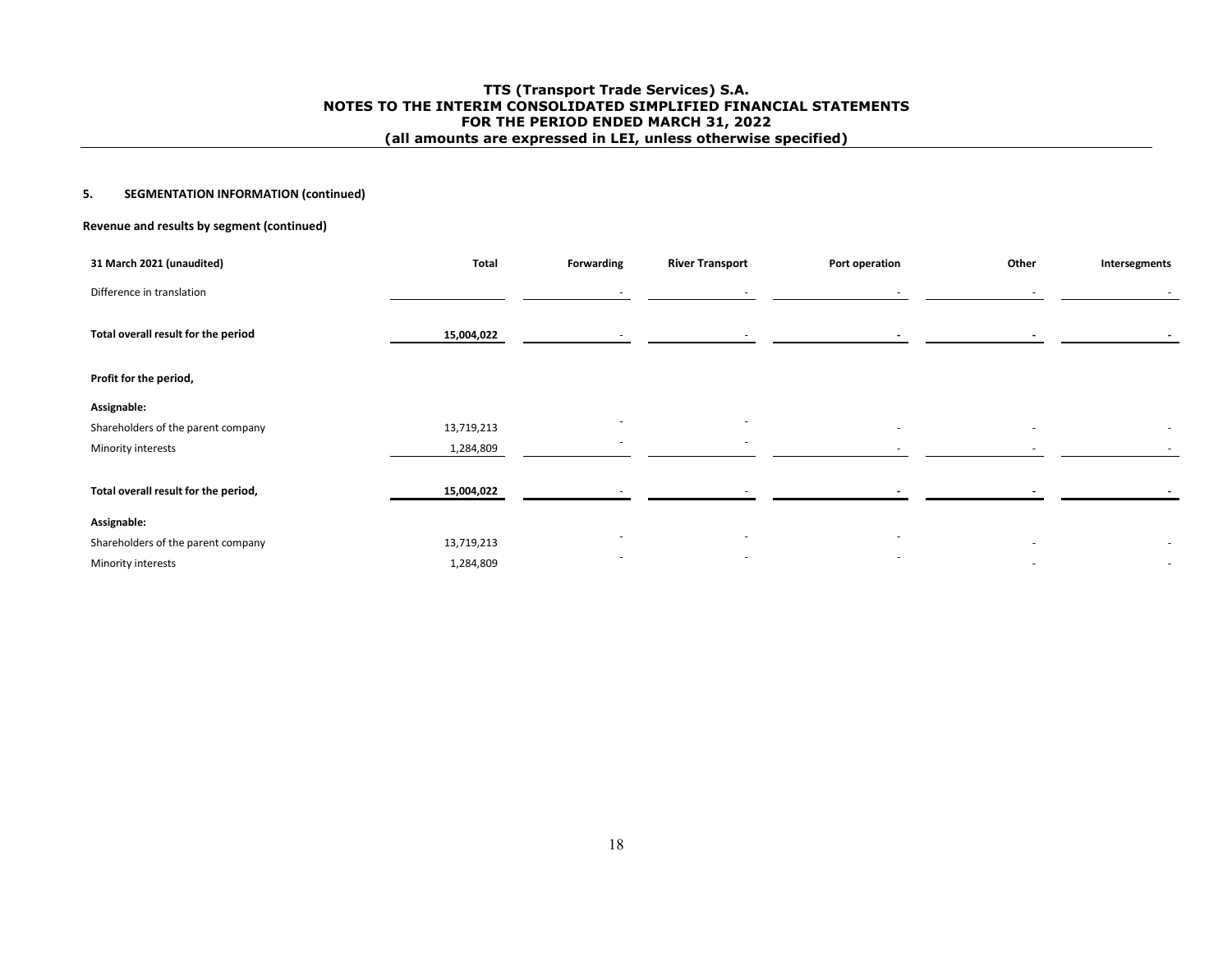#### **5. SEGMENTATION INFORMATION (continued)**

We present below the analysis of the Group's revenues and results from continuous operations on reportable segments:

The accounting policies relating to reportable segments are the same as the accounting policies of the Group.

| 31 March 2022 (unaudited) | <b>TOTAL</b> | Forwarding  | <b>River transport</b> | Port operation | Others     | Intersegment   |
|---------------------------|--------------|-------------|------------------------|----------------|------------|----------------|
| Total                     | 161,738,696  | 117,109,821 | 78,128,132             | 23,873,689     | 17,176,505 | (74, 549, 451) |
|                           |              |             |                        |                |            |                |
| Agricultural products     | 36,451,591   | 27,248,772  | 13,808,532             | 14,895,984     |            | (19,501,697)   |
| Chemicals                 | 16,459,808   | 14,210,122  | 9,242,468              | 5,252,557      |            | (12, 245, 339) |
| Mineral                   | 69,882,143   | 59,439,202  | 47,817,296             | 2,097,359      |            | (39, 471, 714) |
| Other products            | 5,065,216    |             | 5,065,216              |                |            |                |
| Other services            | 33,879,938   | 16,211,725  | 2,194,620              | 1,627,789      | 17,176,505 | (3,330,701)    |

| 31 March 2021 (unaudited) | <b>TOTAL</b> | Forwarding | <b>River transport</b> | Port operation |            | Intersegment             |
|---------------------------|--------------|------------|------------------------|----------------|------------|--------------------------|
| Total                     | 131,959,429  | 98,469,686 | 74,970,177             | 16,227,429     | 14,858,583 | (72, 566, 446)           |
|                           |              |            |                        |                |            |                          |
| Agricultural products     | 35,182,376   | 31,199,327 | 18,608,328             | 9,586,347      |            | (24, 211, 626)           |
| Chemicals                 | 12,514,540   | 10,843,175 | 7,344,869              | 3,222,886      |            | (8,896,390)              |
| Mineral                   | 56,982,550   | 47,567,547 | 43,511,451             | 2,209,212      |            | (36, 305, 660)           |
| Other products            | 3,627,712    |            | 3,627,712              |                | -          | $\overline{\phantom{a}}$ |
| Other services            | 23,652,251   | 8,859,637  | 1,877,817              | 1,208,984      | 14,858,583 | (3, 152, 770)            |

Other services for the Other segment mainly include trade revenue, shipyard revenues, hydrotechnical works, bunkering services.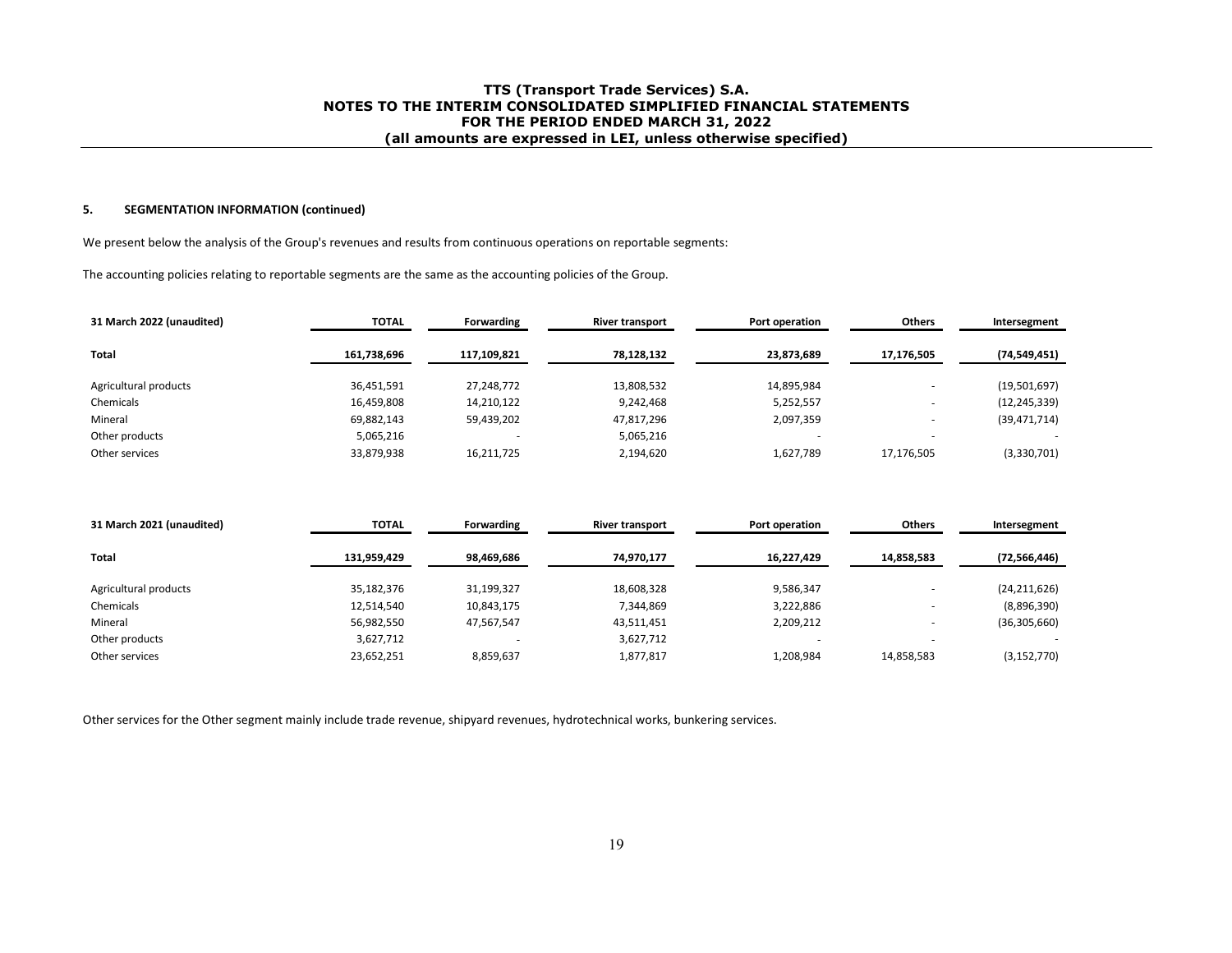# **5. SEGMENTATION INFORMATION (continued)**

#### **Assets and liabilities by segments**

| <b>Segment assets</b>                | 31 March<br>2022 |
|--------------------------------------|------------------|
|                                      | unaudited        |
| Forwarding                           | 85,262,883       |
| River transport                      | 509,720,547      |
| Port operations                      | 187,858,392      |
| Others                               | 49,920,572       |
| <b>Total assets by segments</b>      | 832,762,394      |
| <b>Unallocated assets</b>            |                  |
| Investments in associates            | 7,702,198        |
| <b>Total assets</b>                  | 840,464,592      |
|                                      |                  |
| <b>Liabilities by segments</b>       | 31 March         |
|                                      | 2022             |
|                                      | unaudited        |
| Forwarding                           | 20,728,020       |
| River transport                      | 37,405,206       |
| Port operations                      | 7,658,639        |
| Others                               | 9,586,949        |
| <b>Total liabilities by segments</b> | 75,378,814       |
|                                      | 31 March         |
| <b>Unallocated debts</b>             | 2022             |
|                                      | unaudited        |
| Long-term loans                      | 29,527,724       |
| Deferred tax liabilities             | 9,386,295        |
| Other long-term debts                |                  |
| Leasing                              |                  |
| Short-term loans                     | 51,520,730       |
| <b>Total debts</b>                   | 165,813,563      |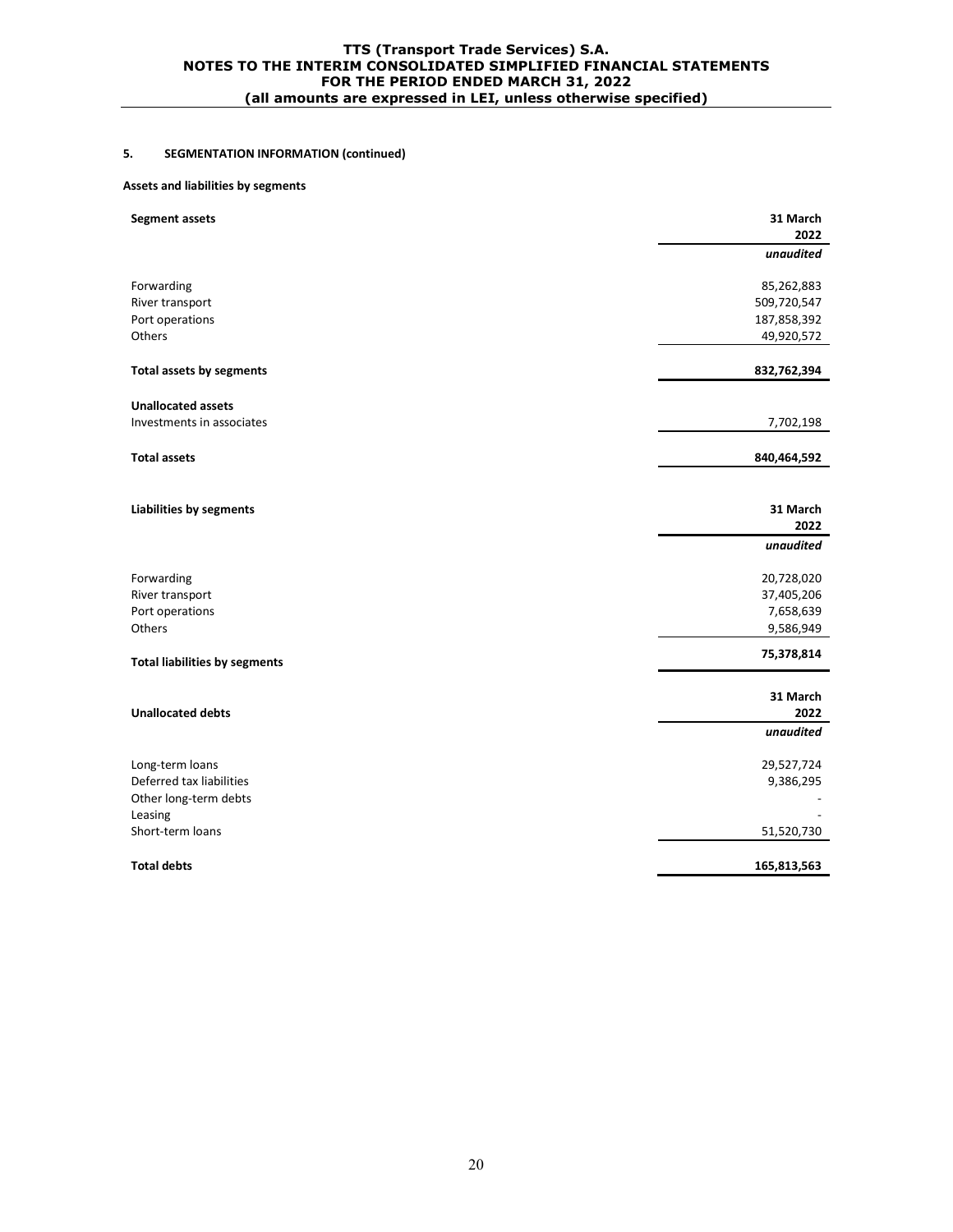# **5. SEGMENTATION INFORMATION (continued)**

|                                      | December 31         |
|--------------------------------------|---------------------|
| 2021 segment assets                  | 2021                |
|                                      | (audited)           |
| Forwarding                           | 72,130,701          |
| River transport                      | 489,188,416         |
| Port operation                       | 181,914,624         |
| Others                               | 45,781,753          |
| Total assets by segments             | 789,015,494         |
| Assets ofținute for sale             |                     |
| <b>Unallocated assets</b>            |                     |
| Investments in associates            | 7,958,508           |
| <b>Total assets</b>                  | 796,974,002         |
|                                      |                     |
| <b>Liabilities by segments</b>       | December 31<br>2021 |
| Forwarding                           | 15,376,404          |
| River transport                      | 25,923,293          |
| Port operation                       | 6,911,420           |
| Others                               | 8,723,017           |
| <b>Total liabilities by segments</b> | 56,934,134          |
|                                      | December 31         |
| <b>Unallocated debts</b>             | 2021                |
|                                      | (audited)           |
| Long-term loans                      | 26,815,528          |
| Deferred tax liabilities             | 9,386,295           |
| Leasing                              |                     |
| Other long-term debts                |                     |
| Short-term loans                     | 41,309,533          |
| Other short-term liabilities         |                     |
| <b>Total debts</b>                   | 134,445,490         |

To monitor segment performance and allocate resources to segments:

- all assets are allocated to reportable segments other than participations in associates, assets classified as held for sale and deferred tax assets;
- all liabilities are allocated to reportable segments other than loans, other financial liabilities, leased liabilities and deferred taxes.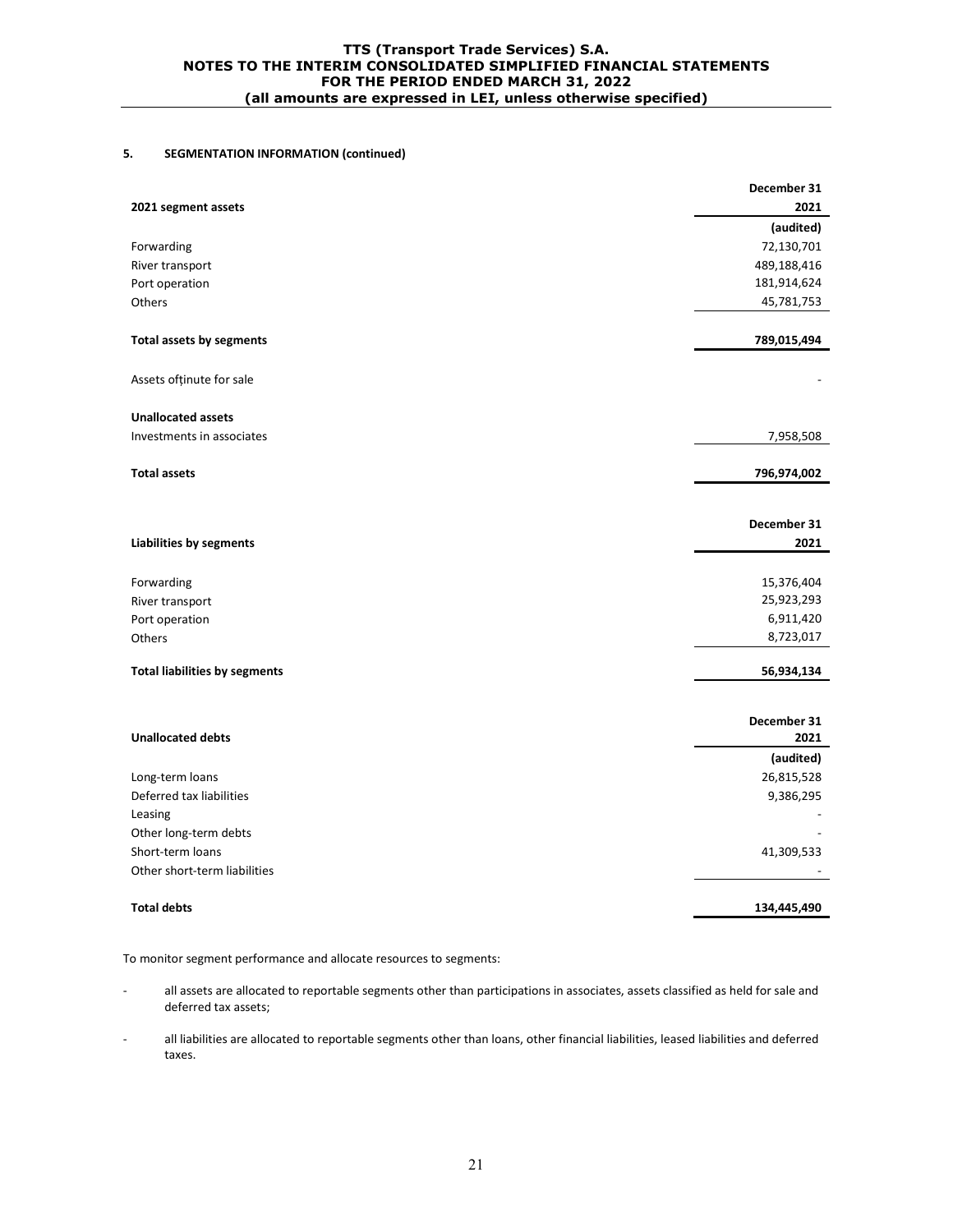# **5. SEGMENTATION INFORMATION (continued)**

#### **Other segmentation information**

| Net fixed asset inflows of commissioning<br>from investments in progress | 31 March<br>2022 |
|--------------------------------------------------------------------------|------------------|
|                                                                          | (unaudited)      |
| Forwarding                                                               | 116,014          |
| River transport                                                          | 28,666,382       |
| Port operations                                                          | 2,523,052        |
| Others                                                                   | 882,816          |
|                                                                          | 32,188,264       |
|                                                                          |                  |
|                                                                          | 31 March         |
| <b>Depreciation</b>                                                      | 2022             |
|                                                                          | (unaudited)      |
| Forwarding                                                               | 714,296          |
| River transport                                                          | 10,986,000       |
| Port operations                                                          | 3,685,834        |
| Others                                                                   | 554,781          |
|                                                                          | 15,940,911       |
| Net fixed asset inflows of commissioning<br>from investments in progress | 31 December 2021 |
|                                                                          | audited          |
| Forwarding                                                               | 486,363          |
| River transport                                                          | 67,941,007       |
| Port operations                                                          | 26,796,488       |
| Others                                                                   | 2,019,829        |
|                                                                          | 97,243,687       |
|                                                                          |                  |
| <b>Depreciation</b>                                                      | 31 March 2021    |
|                                                                          | (unaudited)      |
| Forwarding                                                               | 699,000          |
| River transport                                                          | 9,107,991        |
| Port operations                                                          | 3,383,080        |
| Others                                                                   | 483,317          |
|                                                                          | 13,673,389       |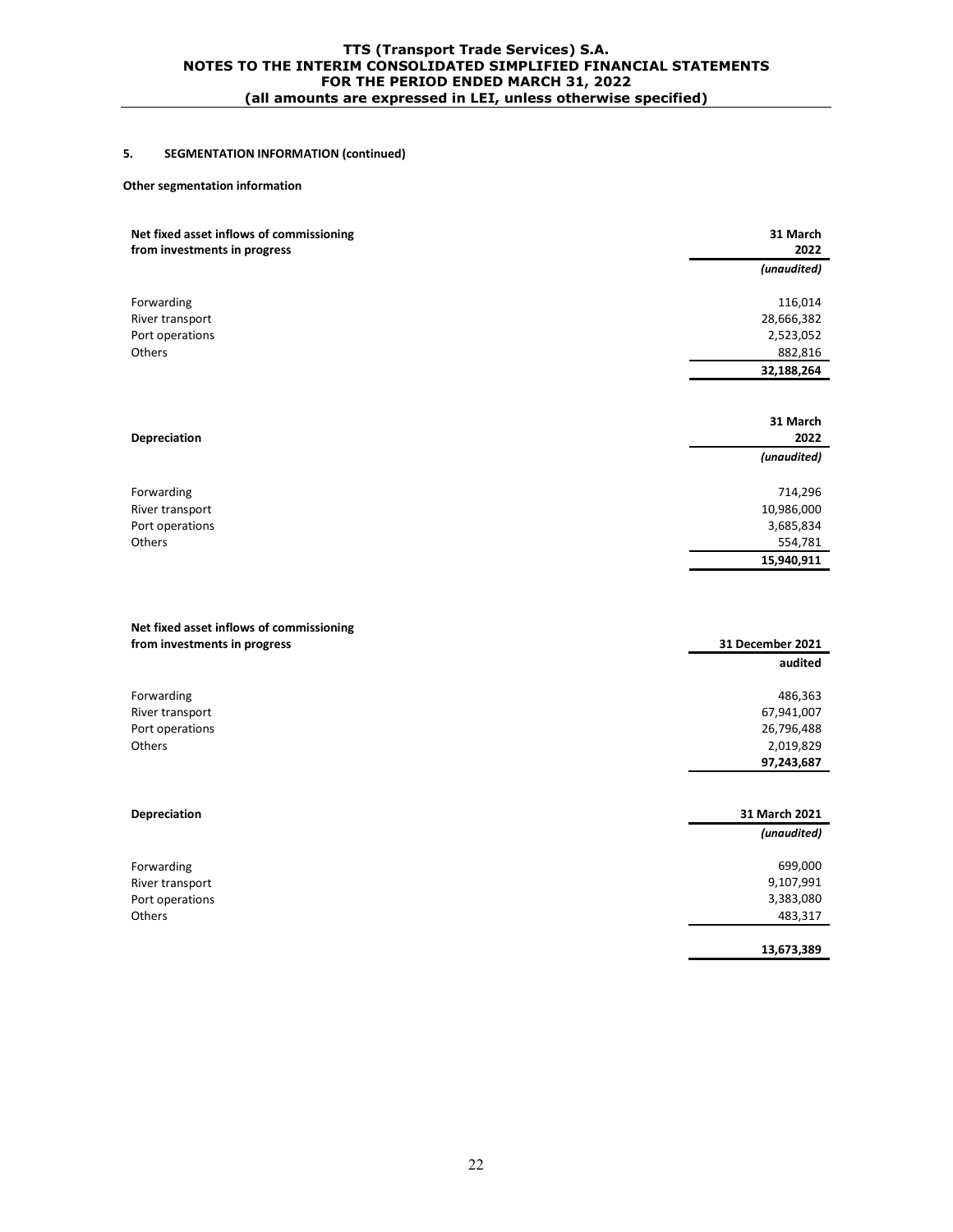#### **6.PROPERTY, PLANT AND EQUIPMENT**

|                                     | Land       | Construction | <b>Installations and</b><br>equipment | <b>Ships</b> | <b>Installations and</b><br>furniture | Property, plant and<br>equipment in progress<br>and advances on fixed<br>assets | Total       |
|-------------------------------------|------------|--------------|---------------------------------------|--------------|---------------------------------------|---------------------------------------------------------------------------------|-------------|
|                                     | Lei        | Lei          | Lei                                   | Lei          | Lei                                   | Lei                                                                             |             |
| <b>COST</b>                         |            |              |                                       |              |                                       |                                                                                 |             |
| Balance as at 1 January 2022        |            |              |                                       |              |                                       |                                                                                 |             |
| audited                             | 10,382,067 | 188,970,767  | 171,213,715                           | 379,762,354  | 4,053,484                             | 40,513,001                                                                      | 794,895,388 |
| Increases                           | 295,220    | 455,067      | 1,276,442                             | 11,106,888   | 130,375                               | 36,632,160                                                                      | 49,896,151  |
| Disposals                           |            |              | 523,669                               | 85,430       | 2,390                                 | 17,853,157                                                                      | 18,464,646  |
| Balance as at 31 March 2022         | 10,677,287 | 189,425,834  | 171,966,489                           | 390,783,812  | 4,181,469                             | 59,292,005                                                                      | 826,326,896 |
| (unaudited)                         |            |              |                                       |              |                                       |                                                                                 |             |
| <b>ACCUMULATED DEPRECIATION</b>     |            |              |                                       |              |                                       |                                                                                 |             |
| Balance as at 1 January 2022        |            |              |                                       |              |                                       |                                                                                 |             |
| audited                             | 168,916    | 54,075,494   | 105,996,383                           |              | 2,790,258                             |                                                                                 | 163,031,052 |
| Depreciation and impairment charges | 4,793      | 1,603,878    | 3,971,277                             | 10,150,815   | 70,506                                |                                                                                 | 15,801,270  |
| <b>Disposals</b>                    |            |              | 493,793                               | 2,373        | 1,945                                 |                                                                                 | 498,111     |
| Reversed provision                  |            | 22,775       |                                       |              |                                       |                                                                                 | 22,775      |
| Balance as at 31 March 2022         | 173,709    | 55,656,597   | 109,473,868                           | 10,148,442   | 2,858,819                             |                                                                                 | 178,311,438 |
| (unaudited)                         |            |              |                                       |              |                                       |                                                                                 |             |
| <b>NET BOOK VALUE</b>               |            |              |                                       |              |                                       |                                                                                 |             |
| As of 31 December 2021 (audited)    | 10,213,151 | 134,895,273  | 65,217,332                            | 379,762,354  | 1,263,226                             | 40,513,001                                                                      | 631,864,336 |
| As of 31 March 2022 (unaudited)     | 10,503,578 | 133,769,237  | 62,492,621,                           | 380,635,369  | 1,322,649                             | 59,292,005                                                                      | 648,015,458 |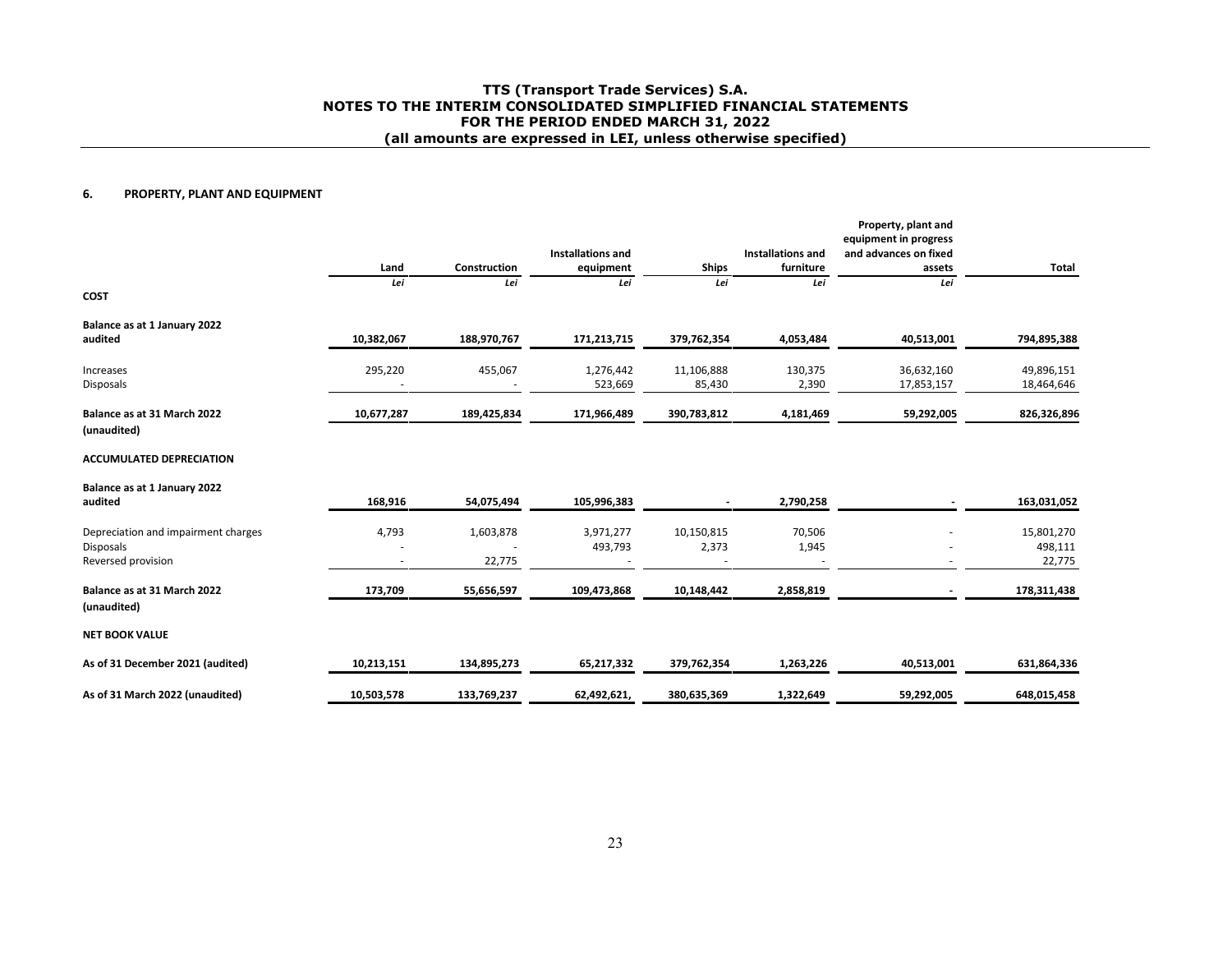#### **6. PROPERTY, PLANT AND EQUIPMENT**

**COST** 

| Balance as at 1 January 2021                    | 10,382,067 | 183,273,217 | 163,768,417 | 433,377,756     | 3,757,922 | 15,670,148 | 810,229,527     |
|-------------------------------------------------|------------|-------------|-------------|-----------------|-----------|------------|-----------------|
| Increases                                       |            | 5,826,716   | 9,770,280   | 55,988,112      | 456,261   | 95,975,837 | 168,017,206     |
| Disposals                                       |            | 129,166     | 2,324,982   | 3,667,692       | 160,699   | 71,132,984 | 77,415,523      |
| Impact revaluation of depreciation cancellation | ٠          |             | ۰           | (119, 885, 770) |           |            | (119, 885, 770) |
| Net reassessment impact                         |            |             |             | 13,949,948      |           |            | 13,949,948      |
|                                                 |            |             |             |                 |           |            |                 |
| <b>Balance at 31 December 2021</b>              | 10,382,067 | 188,970,767 | 171,213,715 | 379,762,354     | 4,053,484 | 40,513,001 | 794,895,388     |
| <b>ACCUMULATED DEPRECIATION</b>                 |            |             |             |                 |           |            |                 |
| Balance as at 1 January 2021                    | 156,337    | 44,730,617  | 91,917,258  | 87,254,702      | 2,475,417 |            | 226,534,332     |
| Depreciation and impairment charges             | 12,579     | 9,454,691   | 15,931,119  | 35,174,789      | 385,869   |            | 60,959,047      |
| <b>Disposals</b>                                |            | 109,814     | 1,555,622   | 211,839         | 71,028    |            | 1,948,303       |
| Impact revaluation of depreciation cancellation |            |             |             | (119,885,770)   |           |            | (119, 885, 770) |
| Provisions, resumption                          |            |             | 296,372     | 2,331,882       |           |            | 2,628,254       |
| <b>Balance at 31 December 2021</b>              | 168,916    | 54,075,494  | 105,996,383 |                 | 2,790,258 |            | 163,031,052     |
| <b>NET BOOK VALUE</b>                           |            |             |             |                 |           |            |                 |
| As of 31 December 2020                          | 10,225,730 | 138,542,599 | 71,851,158  | 346,123,055     | 1,282,505 | 15,670,148 | 583,695,195     |
| As of 31 December 2021                          | 10,213,151 | 134,895,273 | 65,217,332  | 379,762,354     | 1,263,226 | 40,513,001 | 631,864,336     |

On December 31, 2021, the fixed assets of the equipment and installations class, respectively the category of transport vessels, were reassessed by elf expert, member of ANEVAR. The method used by the valuer was the cost approach and the market value approach. The assessor also conducted a value loss test, as he also used the cost method. The impact was an increase of 14,987,140 lei and a reduction of 1,037,192 lei.

In the line of depreciation and depreciation expenses, the total value of depreciations established during 2021 is in the amount of 3,961,472 lei, of which 3,854,847 lei represents an additional value loss related to a building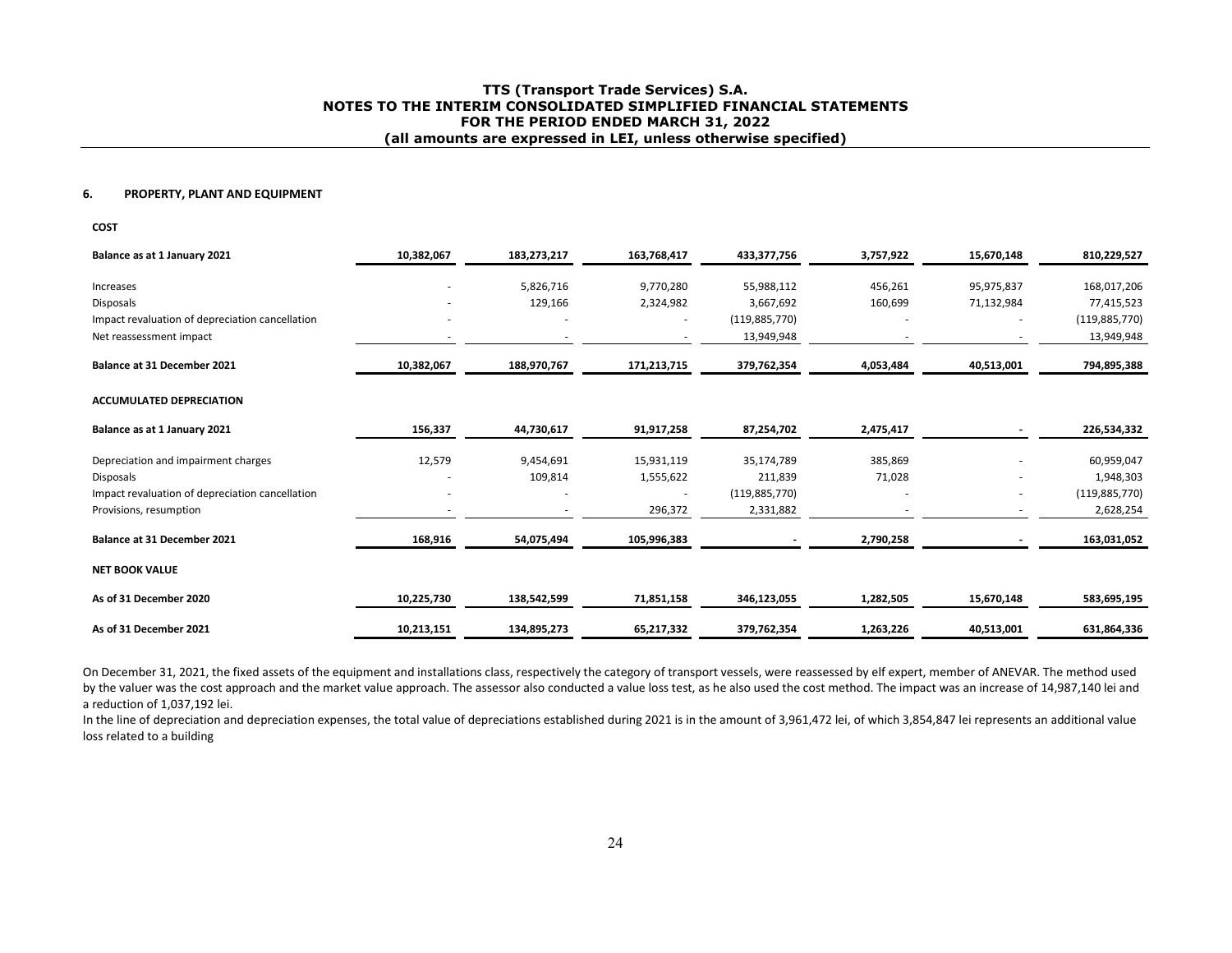#### **7.INVESTMENTS IN ASSOCIATES**

| Name of the investment                       | <b>Main object</b><br>activity | Percentage held<br>at 31/03/2022 | Investment cost<br>at 31/03/2022 | <b>Post-acquisition</b><br>changes in the<br>investor's net asset<br>share in the<br>investee | Carrying amount<br>of the<br>investment<br>31/03/2022 | Investment cost<br>at 31/12/2021 | Post-acquisition<br>changes in the<br>investor's net asset<br>share in the<br>investee | Carrying<br>amount of<br>investment<br>31/12/2021 |
|----------------------------------------------|--------------------------------|----------------------------------|----------------------------------|-----------------------------------------------------------------------------------------------|-------------------------------------------------------|----------------------------------|----------------------------------------------------------------------------------------|---------------------------------------------------|
|                                              |                                | %                                | Lei                              | Lei                                                                                           | Lei                                                   | Lei                              | Lei                                                                                    | Lei                                               |
| Transterminal-S.R.L.                         | Rail freight transport         | 20%                              | 147,339                          | 4,501,660                                                                                     | 4,648,999                                             | 147,339                          | 4,669,596                                                                              | 4,816,935                                         |
| Navrom Port Service S.A.                     | River freight<br>transport     | 49,97%                           | 878,700                          | 2,090,238                                                                                     | 2,968,938                                             | 878,700                          | 2,178,446                                                                              | 3,057,146                                         |
| For Serv Drum S.R.L.                         |                                | 30%                              | 559,493                          | (559, 493)                                                                                    | $\overline{\phantom{a}}$                              | 559,493                          | (559, 493)                                                                             | $\overline{\phantom{a}}$                          |
| Other investments                            |                                |                                  | 84,260                           |                                                                                               | 84,260                                                | 84,427                           |                                                                                        | 84,427                                            |
| <b>TOTAL INVESTMENT AMOUNT IN ASSOCIATES</b> |                                |                                  |                                  |                                                                                               | 7,702,198                                             |                                  |                                                                                        | 7,958,508                                         |

Investments in associates are accounted for using the equity method, recording on the profit and loss account the share of the profit or loss of the associate belonging to the Group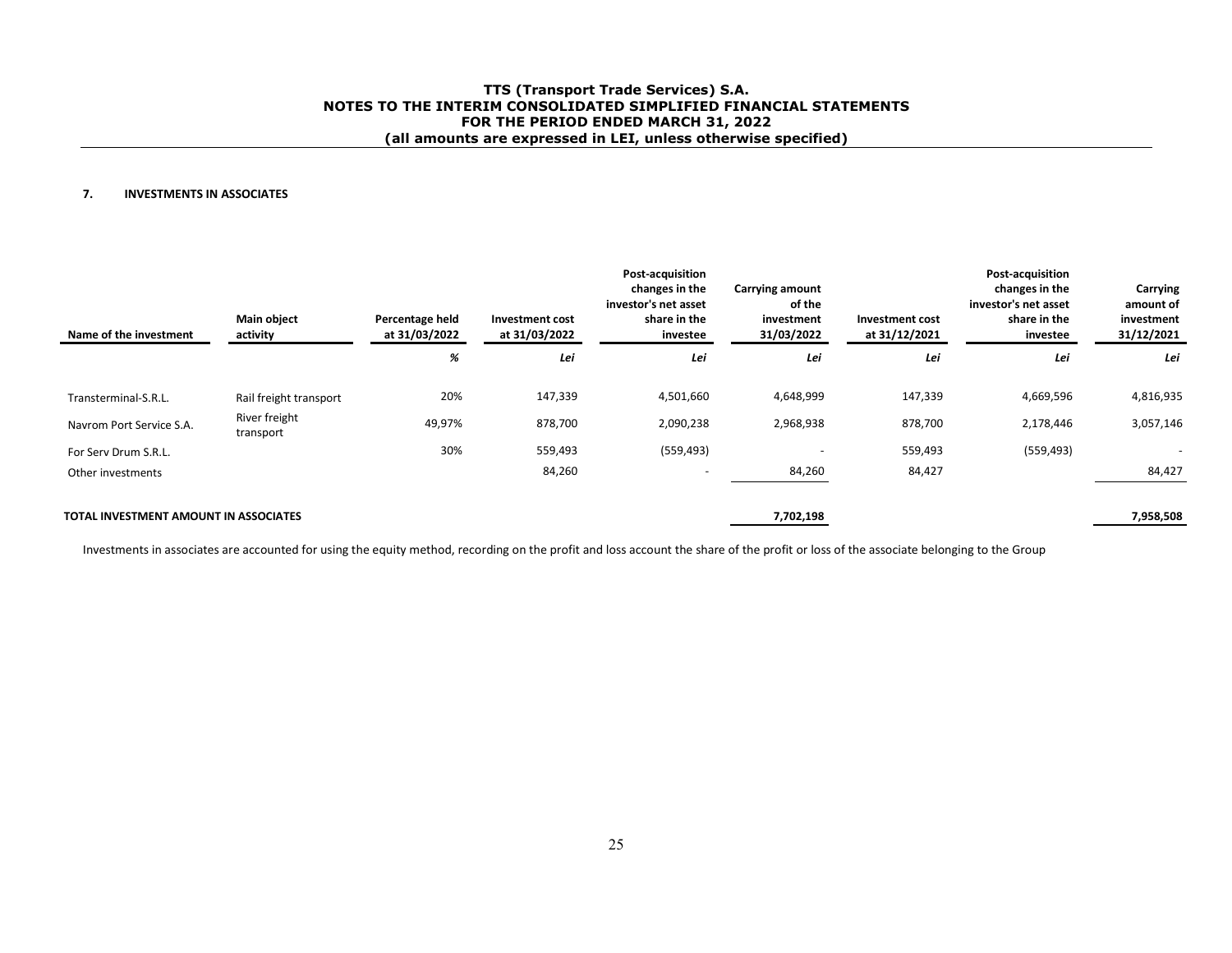# **8. ISSUED CAPITAL**

|                                | <b>Number of shares</b> | Share capital |
|--------------------------------|-------------------------|---------------|
| Balance as at 31 December 2020 | 30,000,000              | 31,739,602    |
| Shares issued                  |                         |               |
| Balance as at 31 December 2021 | 30,000,000              | 31,739,602    |
| Shares issued                  |                         |               |
| Balance as at 31 March 2022    | 30,000,000              | 31,739,602    |

By the AGA Decision no. 3 of March 2021, the shareholders approved the sale through the secondary initial public offer of 15,000,000 shares and the admission to trading of the shares on a regulated market administered by the Bucharest Stock Exchange S.A.. By the asf decision no. 650 of 19.05.2021, the prospectus on the initial secondary public offer for the sale of 15,000,000 shares issued by TTS (Transport Trade Services) S.A. and for admission to trading on the regulated market administered by the Bucharest Stock Exchange S.A., a public offer carried out between 24.05.2021-04.06.2021, was approved.

The company was admitted to trading, the symbol issuing TTS, the first trading day was June 14, 2021.

As of March 31, 2022, the shareholding structure of the Company is as follows:

| <b>Shareholding structure</b>                     | No of shares            | Quota                 |
|---------------------------------------------------|-------------------------|-----------------------|
| Mihailescu Alexandru Mircea<br>Other shareholders | 7,578,150<br>22,421,850 | 25.2605%<br>75.7395%% |
| <b>Total</b>                                      | 30,000,000              | 100%                  |

As of December 31, 2021, the shareholding structure of the Company is as follows:

| <b>Shareholding structure</b>                     | No of shares            | Quota                |
|---------------------------------------------------|-------------------------|----------------------|
| mihăllescu Alexandru Mircea<br>Other shareholders | 7,578,150<br>22,421,850 | 25.2605%<br>75.7395% |
| Total                                             | 30,000,000              | 100%                 |

The inflationary IFRS value of the share capital as at March 31, 2022 is RON 31,739,602 (31 December 2021: RON 31,739,602).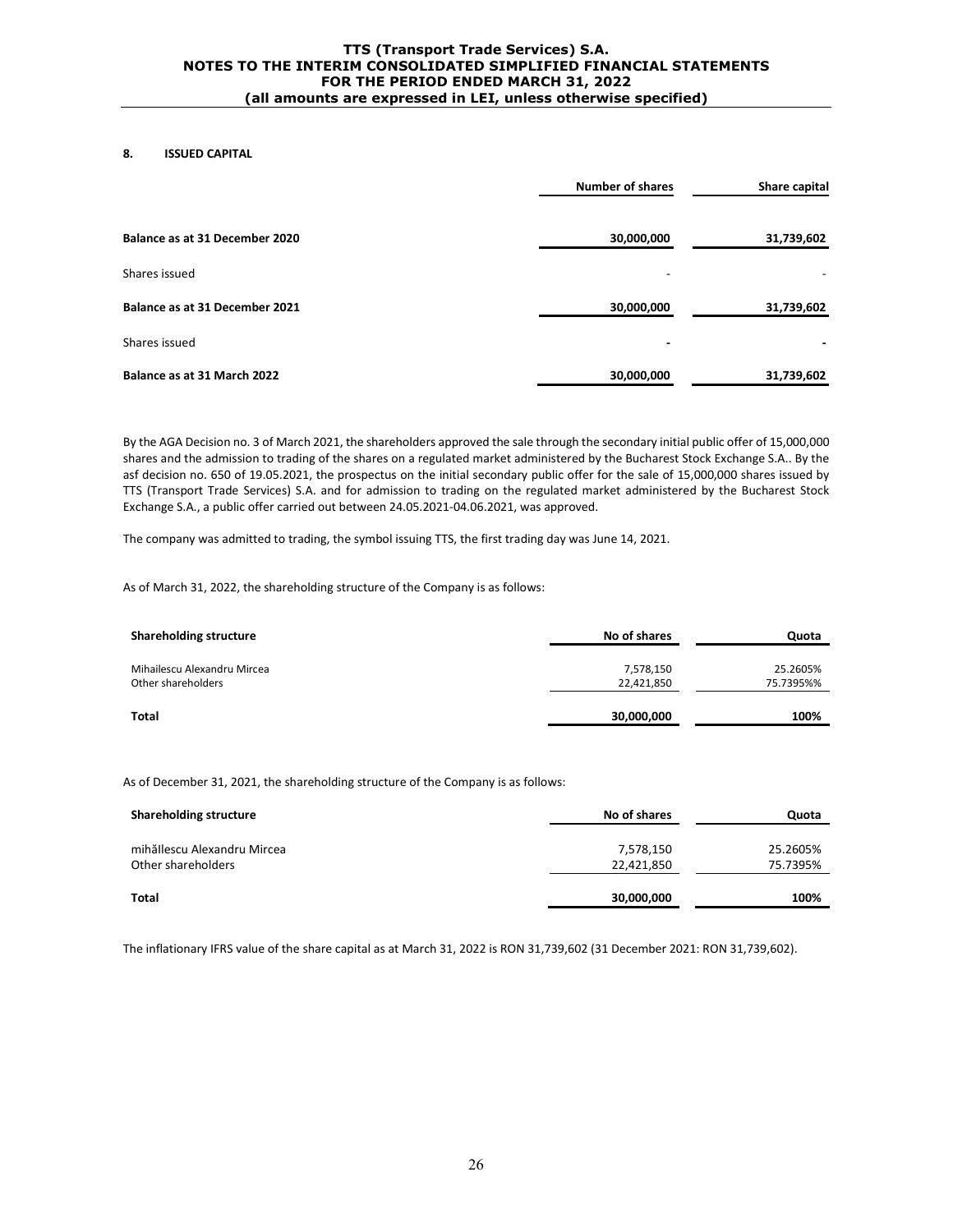#### **9. INTEREST-BEARING LOANS AND LOANS**

|                                       | 31 March<br>2022 | 31 December<br>2021 |
|---------------------------------------|------------------|---------------------|
|                                       | (unaudited)      | audited             |
| <b>Secured loans</b>                  |                  |                     |
| Short-term loans                      | 37.097.353       | 25,471,290          |
| Short-term portion of long-term loans | 14.423.377       | 15,838,243          |
| Long-term loans                       |                  |                     |
| Long-term loans                       | 29,527,724       | 26,815,528          |
| Total short- and long-term loans      | 81,048,454       | 68,125,061          |

TTS (Transport Trade Services) SA has contracted the following short-term loans from Unicredit Bank SA:

overdrafts and bank guarantee letters in the amount of EUR 1,500,000, valid until 31.01.2023, unused on 31.03.2022; - treasury line in the amount of EUR 1,000,000 with validity until 31.01.2023, balance as at March 31, 2022 is USD 12,908 (the equivalent of RON 57,453 at 31.03.2022).

All loans from Unicredit Bank are secured with a security mortgage on the real estate in Bucharest str. Vessels no. 27, land in Bucharest, silos from Giurgiu municipality.

According to the loan agreement, the Company must meet the following indicators:

- The current liquidity is at least 1
- Debt service coverage ratio minimum 1.1
- 70% of the creditor turnover of the client account to be collected through the Company's accounts.

The company meets the indicators as of March 31, 2022.

The company has contracted from Citibank Europe PLC, Dublin-Romania Branch, a credit line in the amount of EUR 1,000,000 according to the contract 8212/CB/2017 with automatic renewal for periods of 1 year, unused on 31.03.2022.

The Company is also a guarantor in the credit agreements concluded by its subsidiaries with Unicredit Bank S.A. and Citibank, respectively for the companies CNFR Navrom S.A., Canopus Star S.R.L. (within the limit of 51% according to the holding of share capital), TTS Fluvial Ports S.R.L., Agrimol Trade S.R.L., Navrom Shipyard S.R.L., Plimsoll zrt and Fluvius kft.

CNFR Navrom has contracted the following loans from Unicredit Bank SA:

Short term:

- multiple purpose credit facility with a balance of RON 11,657,810 having a total use of EUR 2,356,732 as of March 31, 2022, the maximum available ceiling being EUR 3,000,000. Maturity is EUR 31.01.2023 for overdraft uses - general expenses and 31.01.2023 for the purpose of issuing letters of guarantee.
- Treasury line maximum ceiling available EUR 1,000,000, not used as at March 31, 2022.

#### Long term:

an investment loan for the refinancing of expenses related to the modernization of pushers, purchases and installation of caps for barges, loan guaranteed by TTS (Transport Trade Services) S.A. through issued fidejusion. The value of the loan is EUR 3.000.000 (equivalent in RON 14,839,800) reimbursable in RON, in 60 monthly installments; balance as at March 31, 2022 the amount of RON 12,459,517, of which the short-term portion is RON 3,051,310, and the long-term portion is RON 9,408,205.

The 2 loans are guaranteed with:

- Real estate mortgage on the real estate owned by Navrom land located in Galati, port street no. 23. lot 2-5. jud. Galati;
- Security mortgage on Navrom's claims against the debtor Arcelor Mittal;